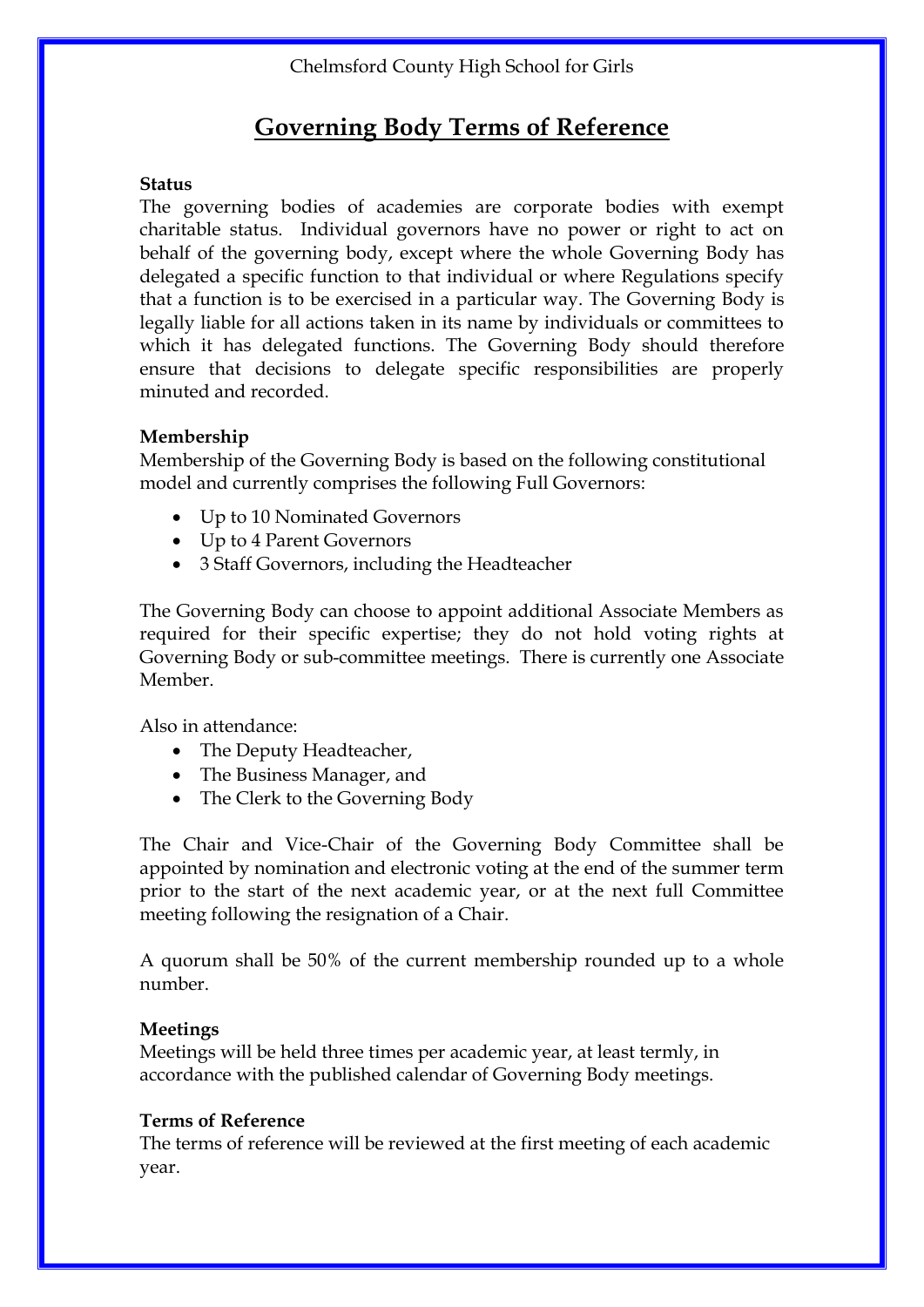## **Roles & Responsibilities**

The Governing Body should take a largely strategic role in the running of the School and be accountable for its decisions. This includes setting up a strategic framework for the school, setting its aims and objectives, setting policies and targets for achieving the objectives, reviewing progress and reviewing the strategic framework in the light of progress.

The Governing Body should act as a "critical friend" to the Headteacher by monitoring and evaluating what is happening in school including progress and plans. However this is balanced with supporting and maintaining good relationships with the Headteacher and staff and providing advice and support.

The Governing Body is accountable to key stakeholders, including parents, for the School's performance.

### **Duties**

It is the duty of the Governing Body to:

- 1. Agree constitutional matters including procedures where the Governing Body has discretion.
- 2. Appoint or remove a Clerk to the Governing Body.
- 3. Establish the committees of the Governing Body and their terms of reference and appoint or remove a Clerk to each committee.
- 4. Recommend new governors to Members of the Academy Trust.
- 5. Recommend suspension of a governor to Members of the Academy Trust.
- 6. Decide which functions of the Governing Body will be delegated to committees, groups and individuals.
- 7. Receive reports from any individual or committee to whom a decision has been delegated and to consider whether any further action by the Governing Body is necessary.
- 8. Keep the Health and Safety Policy and its practice under review and to make revisions where appropriate.
- 9. Review the delegation arrangements annually.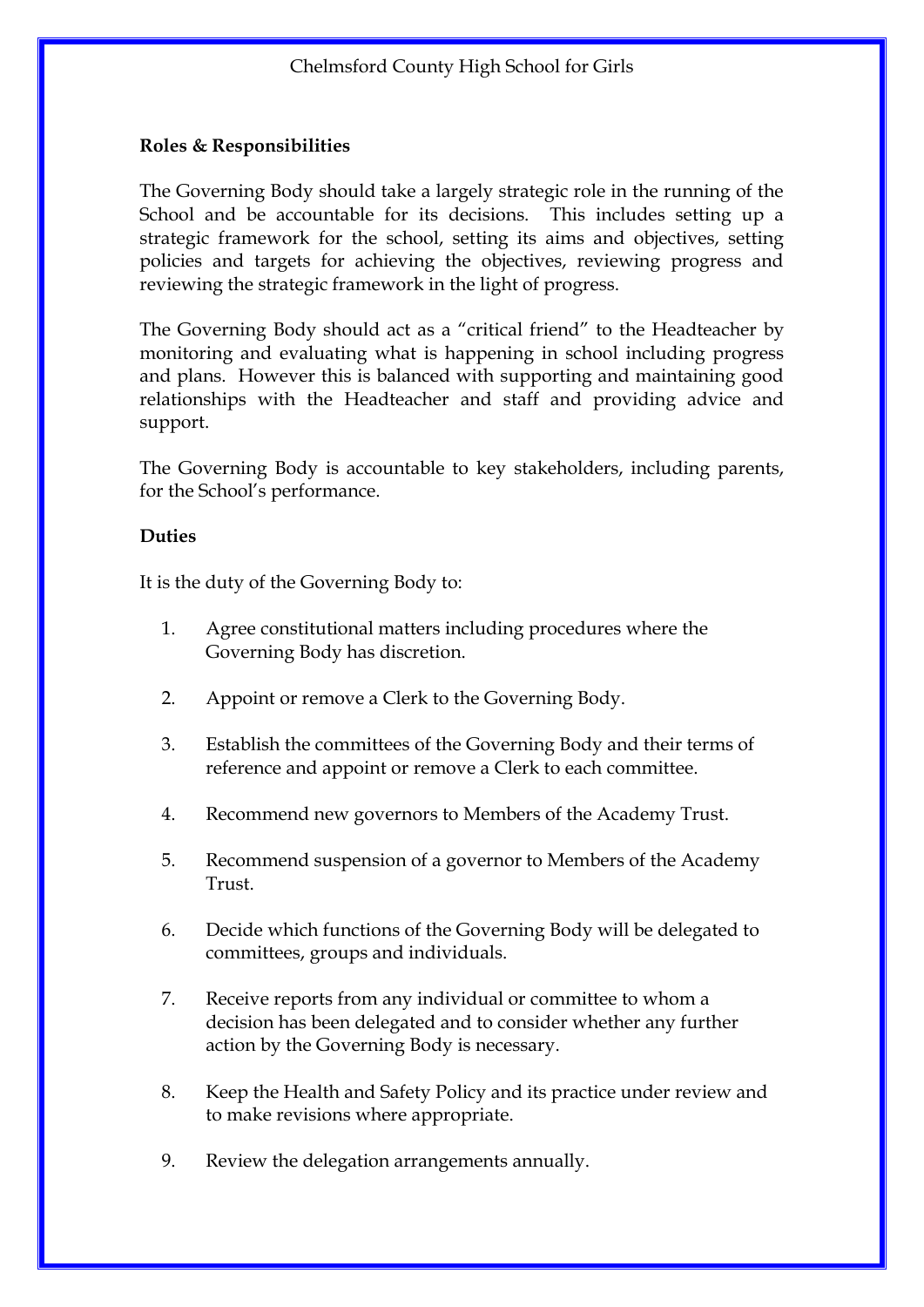- 10. Ensure all statutory policies are in place and review all school policies on a regular basis as agreed by the Governing Body.
- 11. Decide the overall procedures for appointing and suspending staff taking account of legal requirements.
- 12. Ensure that the curriculum is balanced.
- 13. Set the School Admissions Policy.
- 14. Discuss achievements of KS3 and KS4 students against School targets.
- 15. Approve the first formal budget plan of the financial year and agree a budget strategy. Receive reports on the budget and to agree action as required.
- 16. Ensure that the Grant received is used in accordance with the ESFA's Financial Memoranda and for purposes prescribed by the Secretary of State /ESFA;
- 17. Take such steps as are necessary to ensure that the financial systems within the School are secure and efficient:
- 18. Provide the ESFA with any information necessary to assure it that the Academies Financial Handbook and Regulations are being applied and that grant income is being used as it has prescribed;
- 19. Receive proposals for and adopt a School Development Plan;
- 20. Agree arrangements for the maintenance of the School's bank accounts.
- 21. Ensure the School complies with all the requirements of GDPR.

The Governing Body is accountable to the ESFA for the way the school is run.

*Reviewed and Approved by the Full Governing Body on 15th October 2021*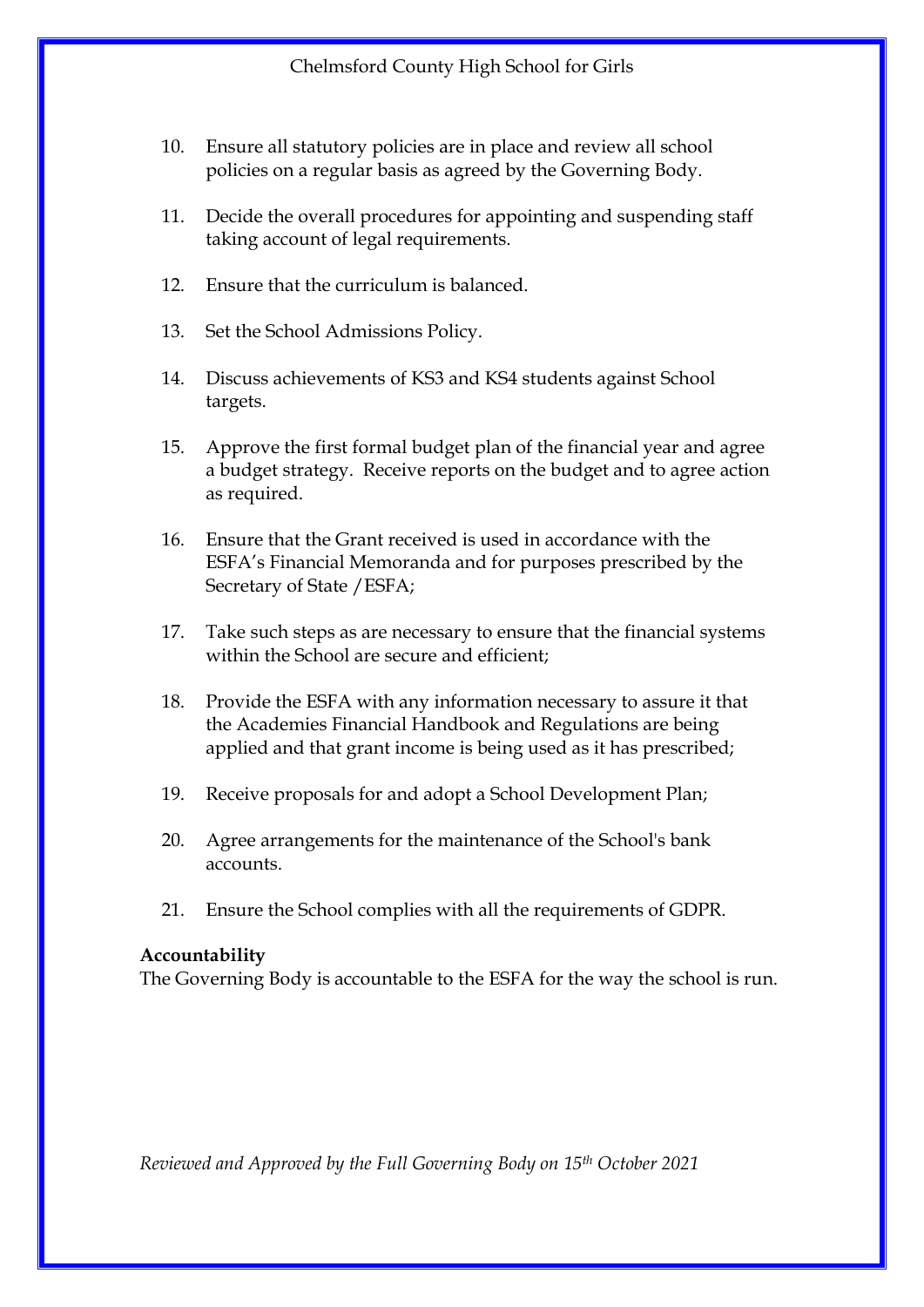## **Management Committee Terms of Reference**

## **Membership**

Membership of the committee comprises the following Governors:

- Chair of Governing Body
- Vice Chair of Governing Body
- Chair of Staff & Student Matters Committee
- Chair of Curriculum Committee
- Chair of Facilities & Finance Committee
- Headteacher

Also in attendance:

- Deputy Headteacher
- Business Manager
- Clerk to the Governing Body

The Chair of the Committee is, by virtue of their position, the Chair of Governors.

A quorum shall be 50% of the current membership rounded up to a whole number.

## **Meetings**

Meetings will be held at least 4 times per academic year, and at least termly, in accordance with the published calendar of Governing Body meetings.

### **Terms of Reference**

The terms of reference will be reviewed at the first meeting of each academic year.

### **Responsibilities**

To act on behalf of the full Governing Body in relation to the consideration of major issues which span more than one Committee or do not fall within the remit of any Committee and where necessary either:

- a) Make recommendations to the Governing Body or
- b) Take decisions on behalf of the Governing Body when delegated.

### **Duties**

The duties of the Management Committee shall be to:

- 1. Consider and determine urgent issues which arise between the scheduled Governing Body meetings.
- 2. Review from time to time the structure and operation of the **Committees**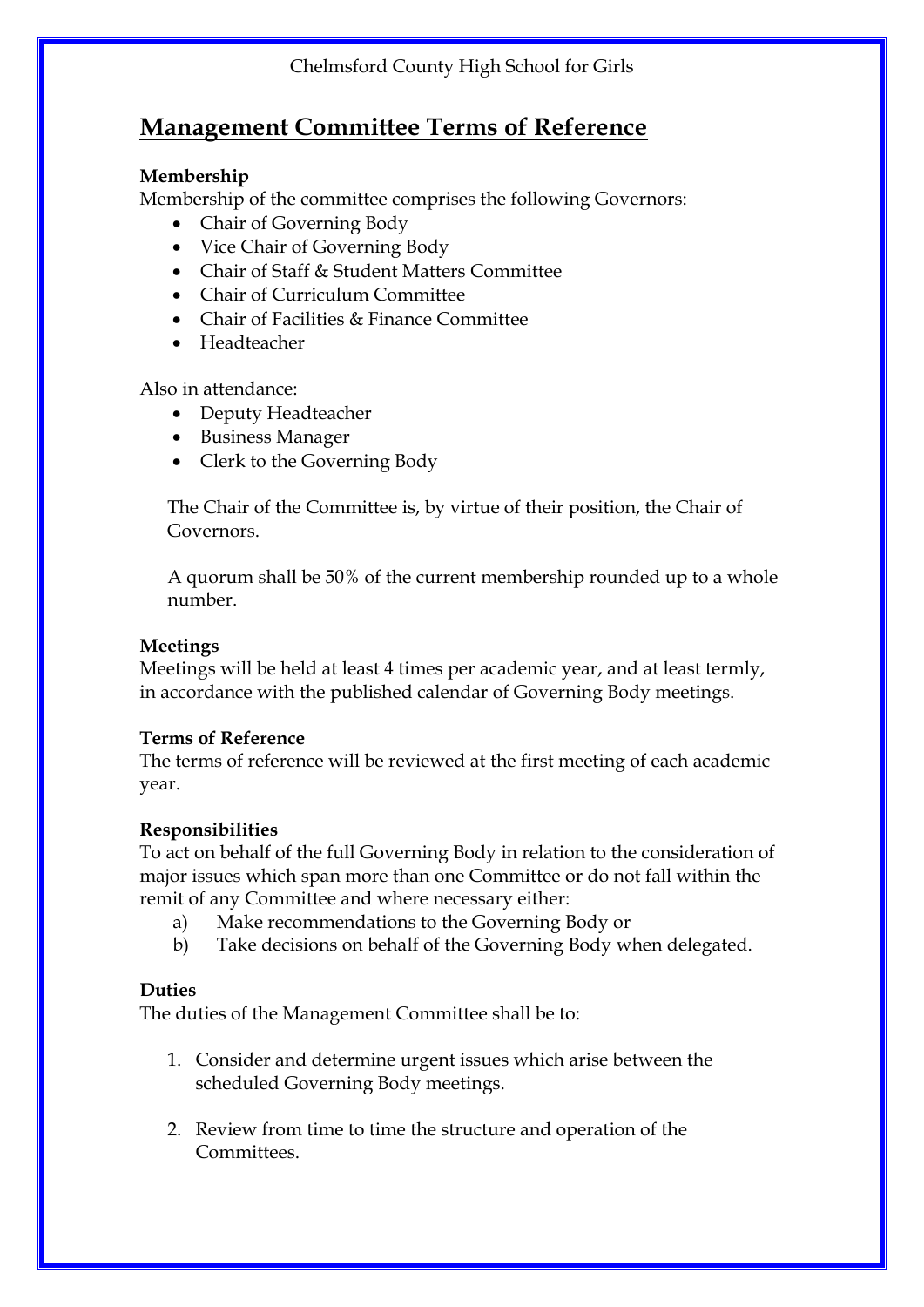- 3. Consider issues relating to the effective operation of the Governing Body as a whole and to plan its activities and workload.
- 4. As a specifically delegated function of the Governing Body, to determine annually the criteria for the review of the salaries of the Senior Leadership Team, to set targets, to undertake reviews of performance, and to determine their salaries and structure.
- 5. Appoint the Headteacher and other members of the SLT when required.
- 6. Approve the Annual Company Accounts on behalf of the Full Governing Body.
- 7. Approve the annual cost of living pay increase for staff in line with the current School Teachers' Pay and Conditions Document and Local Government Pay Scale guidance.
- 8. Work with the Full GB to determine the overall strategic direction of the School and then implement and oversee the agreed strategy.

The Management Committee is accountable to the Full Governing Body. A report (including minutes) from the Management Committee shall be a standing agenda item at calendared meetings of the Full Governing Body.

*Reviewed & Approved by the Management Committee on 24th September 2021 Reviewed and Approved by the Full Governing Body on 15th October 2021*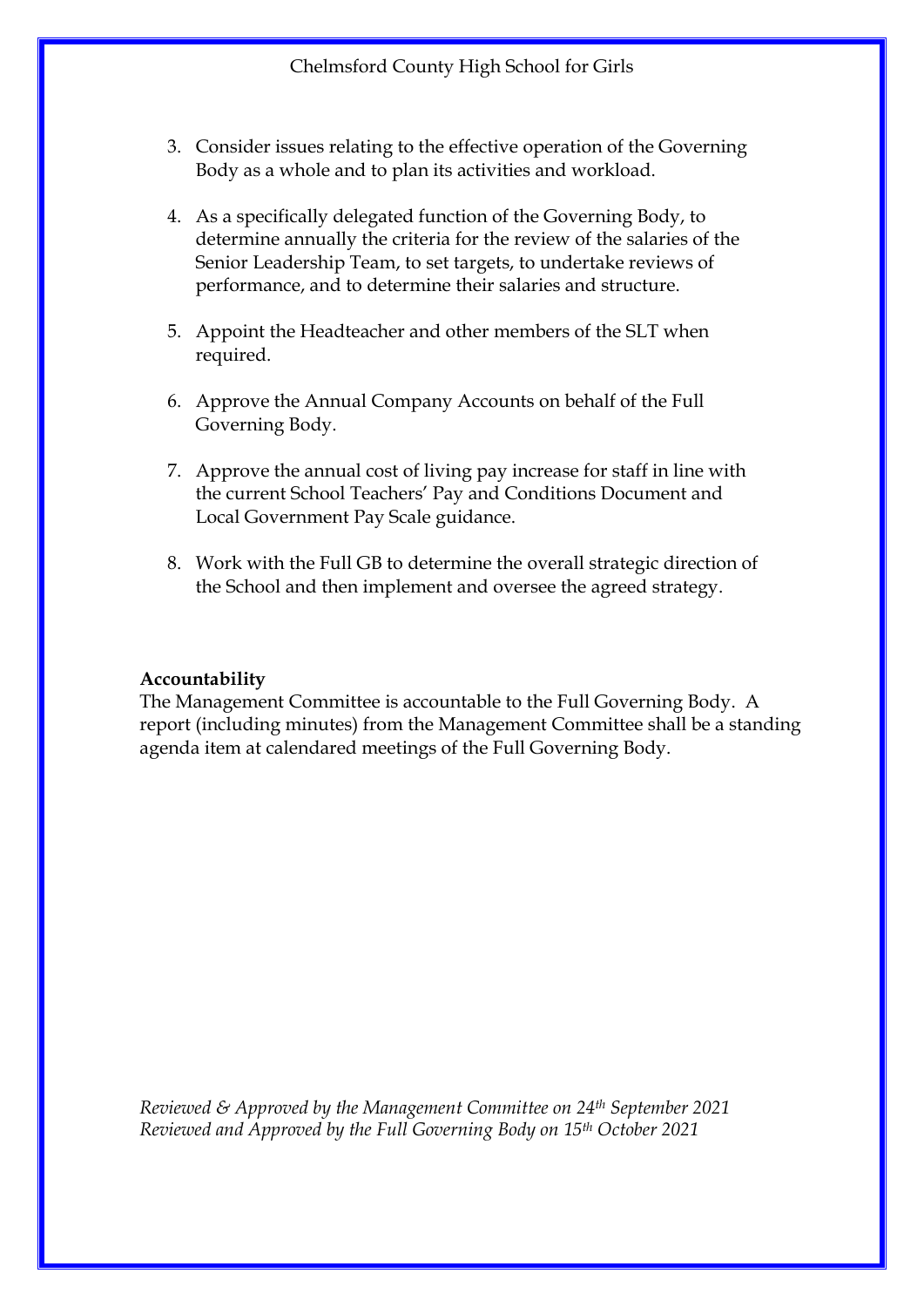## **Facilities & Finance Committee Terms of Reference**

## **Membership**

Membership of the Committee comprises a minimum of four full members of the Governing Body including the Headteacher. Also in attendance are: the Business Manager and Clerk to the Governing Body, plus the Senior Finance Officer and Site Manager if required. Names of current members will be as shown on the Governing Body Committee Membership List.

The Chair of the Committee shall be appointed by nomination and electronic voting at the end of the Summer Term prior to the start of each academic year, or at the next full Committee meeting following the resignation of a Chair.

A quorum shall be 50% of the current membership rounded up to a whole number.

### **Meetings**

Meetings will be held at least four times per academic year and at least termly, in accordance with the published calendar of Governing Body meetings.

### **Terms of Reference**

The terms of reference will be reviewed at the first meeting of each academic year.

## **Responsibilities**

To act on behalf of the full Governing Body as a specifically delegated function in relation to:

- 1. Exercise the Governing Body's responsibilities, within budget sums approved by the Governing Body, in the management of the School premises.
- 2. Ensure that grant received is used in accordance with the ESFA's Financial Regulations and for purposes prescribed by the Secretary of State;
- 3. Take such steps as are necessary to ensure that the financial systems within the School are secure and efficient;
- 4. Provide the ESFA and DfE with any information necessary to assure them that the Financial Regulations are being applied and that grant income is being used as it has prescribed;
- 5. Give preliminary and detailed consideration to draft budgets;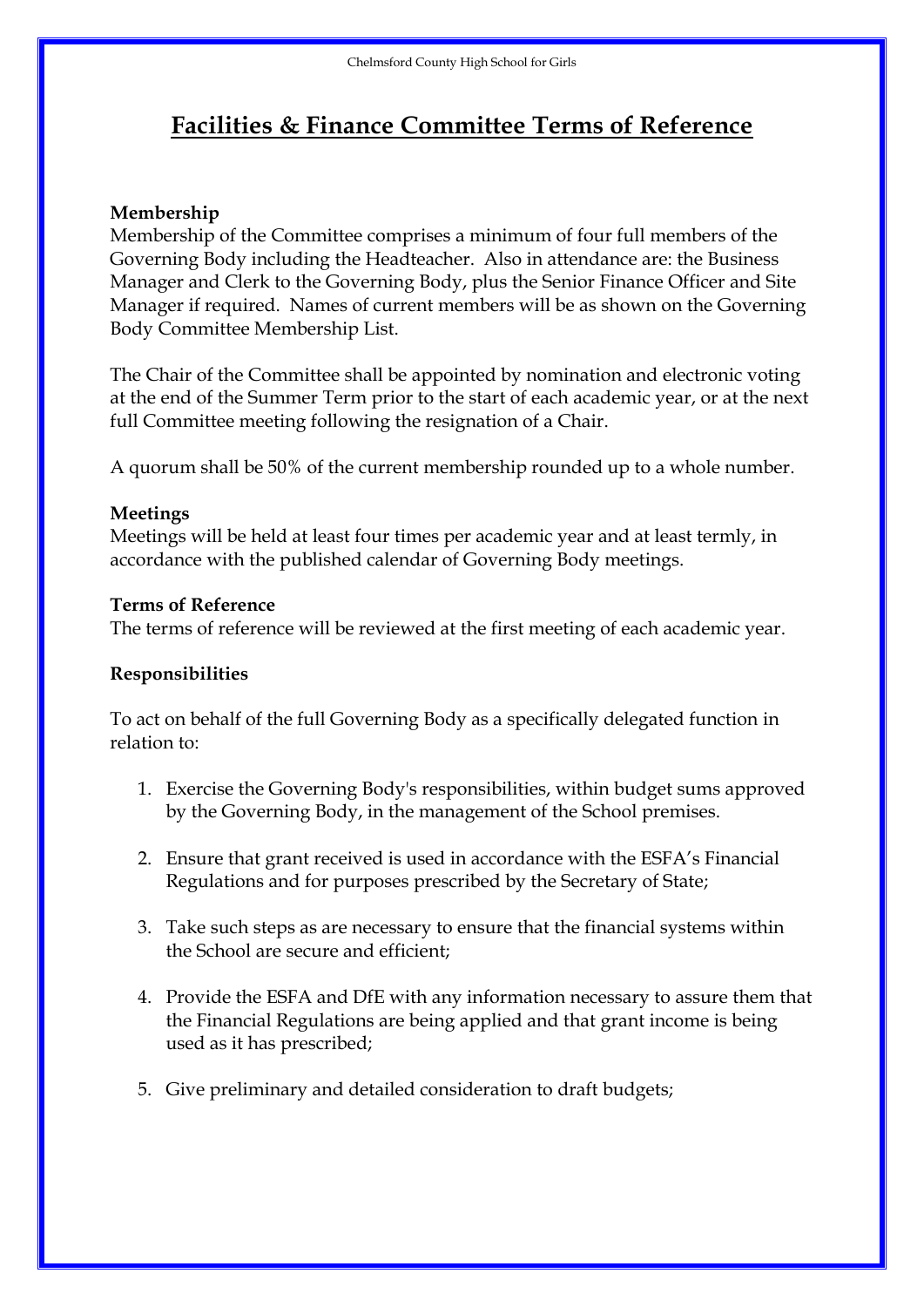#### **Duties**

The duties relating to <u>facilities</u> shall be to:

- 1. Maintain a general oversight of the management of the School premises;
- 2. Produce recommendations for programmes of:
	- a. maintenance, repair and improvement;
	- b. redecoration;
	- c. refurbishment of equipment and furniture;
	- d. major capital development;

in order to inform the School Development Plan and the annual budget;

- 3. Maintain a statement of intent over 3 to 5 years of repair, maintenance and improvement programmes;
- 4. Decide priorities for minor improvement works, redecorations and repairs within budget limits;
- 5. In the context of the School Development Plan to determine the expenditure of Formula Capital Grant;
- 6. Appoint architects and other property professional advisers to the School;
- 7. In the context of the School Development Plan to determine the content of, and to oversee the production, of any Capital Bids;
- 8. Refer matters to and receive reports from the Staff Health and Safety Committee;
- 9. In conjunction with the Staff Health and Safety Committee to oversee the maintenance of adequate levels of health and safety in the School, and to produce and maintain a Health and Safety Policy;
- 10. Determine contracts for premises related goods and services, and to receive reports on the performance of these contracts;
- 11. Oversee the provision of free meals and the catering service within the School;
- 12. Determine letting policies and letting charges;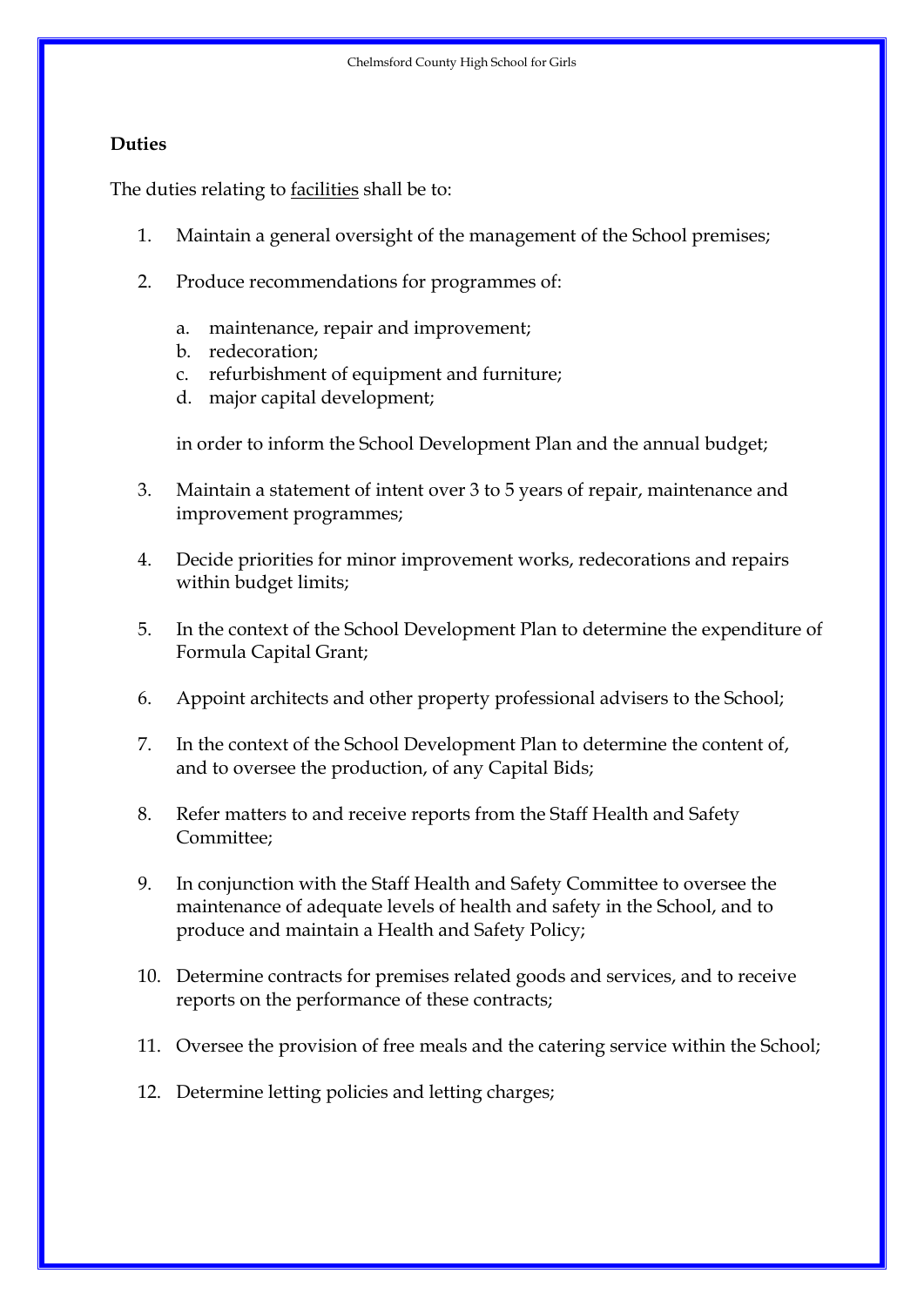The duties relating to finance shall be to:

- 1. Oversee and ensure that appropriate grants, including those from the ESFA/DfE are applied for at the correct time and that any conditions are met;
- 2. Ensure the timely and accurate return of all forms relating to the finance of the School to the ESFA;
- 3. In the context of the School Development Plan and the Budget Strategy, produce draft budgets for the Governing Body to approve;
- 4. Oversee the production of and recommend annual accounts to the Governing Body for submission to the ESFA, Companies House and to parents;
- 5. Receive reports from the School's auditors, including any annual report and management letter, consider any necessary action and ensure its implementation;
- 6. Monitor income and expenditure and authorise changes to approved budgets within limits defined by the Governing Body from time to time;
- 7. Receive reports on cashflow projections, and income and expenditure reports, and to take or to recommend necessary action;
- 8. Agree the management of the School's banking arrangements including the investment and control of the unrestricted funds;
- 9. Approve and regularly review the operation of the School's financial controls and procedures and to complete self-assessment checks in accordance with advice and documentation provided by the ESFA;
- 10. Agree a scheme of delegation to the Headteacher, the Business Manager and budget managers in respect of the School's financial controls and procedures;
- 11. Approve procedures for, and to agree:
	- a. the acquisition, recording and monitoring of assets;
	- b. the disposal of surplus assets and the seeking of approval from the ESFA for writing-off of bad debts in accordance with the Academies Financial Handbook*;*
- 12. Agree policies for charging parents for extra-curricular activities;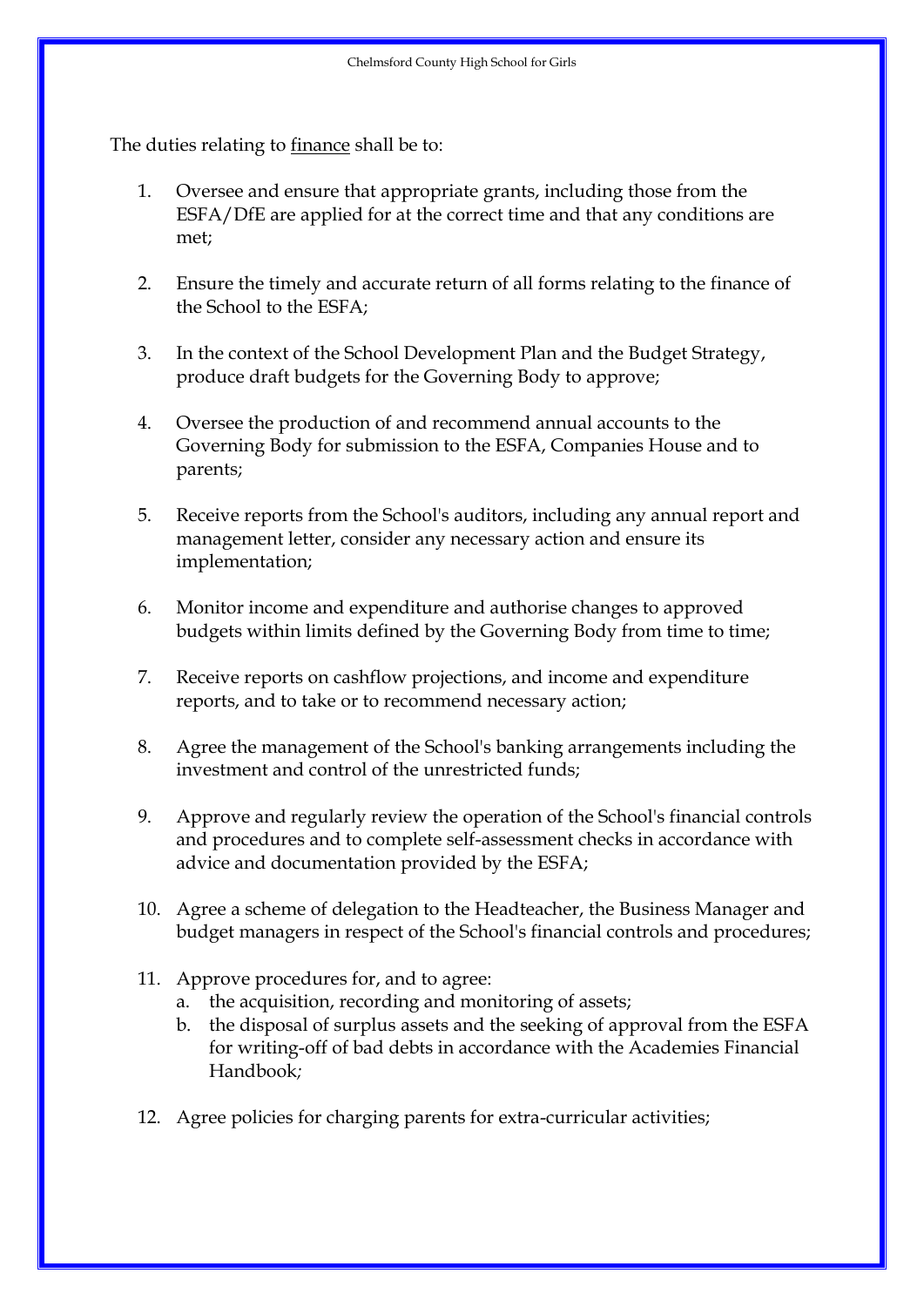- 13. Ensure that obligations to the HMRC, DfE and those due in regard of superannuation schemes are met and that any necessary records are kept and returns made;
- 14. Maintain a register of Governors' and key staff business interests;
- 15. Arrange adequate insurances for the School;
- 16. Agree arrangements which ensure best value for money and to receive reports on variations to normal procurement procedures;
- 17. Agree contracts or other arrangements, as appropriate, for the supply of payroll and pensions administration;
- 18. Keep under review the financial skills of key school staff and make recommendations on training to the Staff and Student Matters Committee;
- 19. Keep a strategic overview of the IT Department and report any issues to the appropriate Governing Body sub-committee, as required.
- 20. Maintain an overview of income and expenditure of the School Fund.
- 21. Receive reports on all virements and approve any virements as required in line with the School's current Financial Regulations
- 22. Maintain an overview of the School's compliance with GDPR including a review of the annual audit completed by the DPO. Relevant actions steps will be cascaded to other committees as appropriate. An annual update will be provided to the Full Governing Body.

The duties relating to audit requirements shall be to:

- 1. Receive and review the Responsible Officer's Support Service Internal Control Evaluations provided by the outsourced appointed agent, Essex County Council, (who undertake the programme of checks) and ensure appropriate actions are taken to address any recommendations made;
- 2. Review and ratify the Business Manager's recommendation in relation to the appointment, re-appointment and removal of the outsourced provider of Responsible Officer's Support Service Reviews and to approve the remuneration and terms of engagement of the provider;
- 3. Receive the Facilities & Finance Committee Chairman's verbal report detailing the monitoring and integrity of the financial statements and controls of the School and any formal announcements relating to the School's financial performance;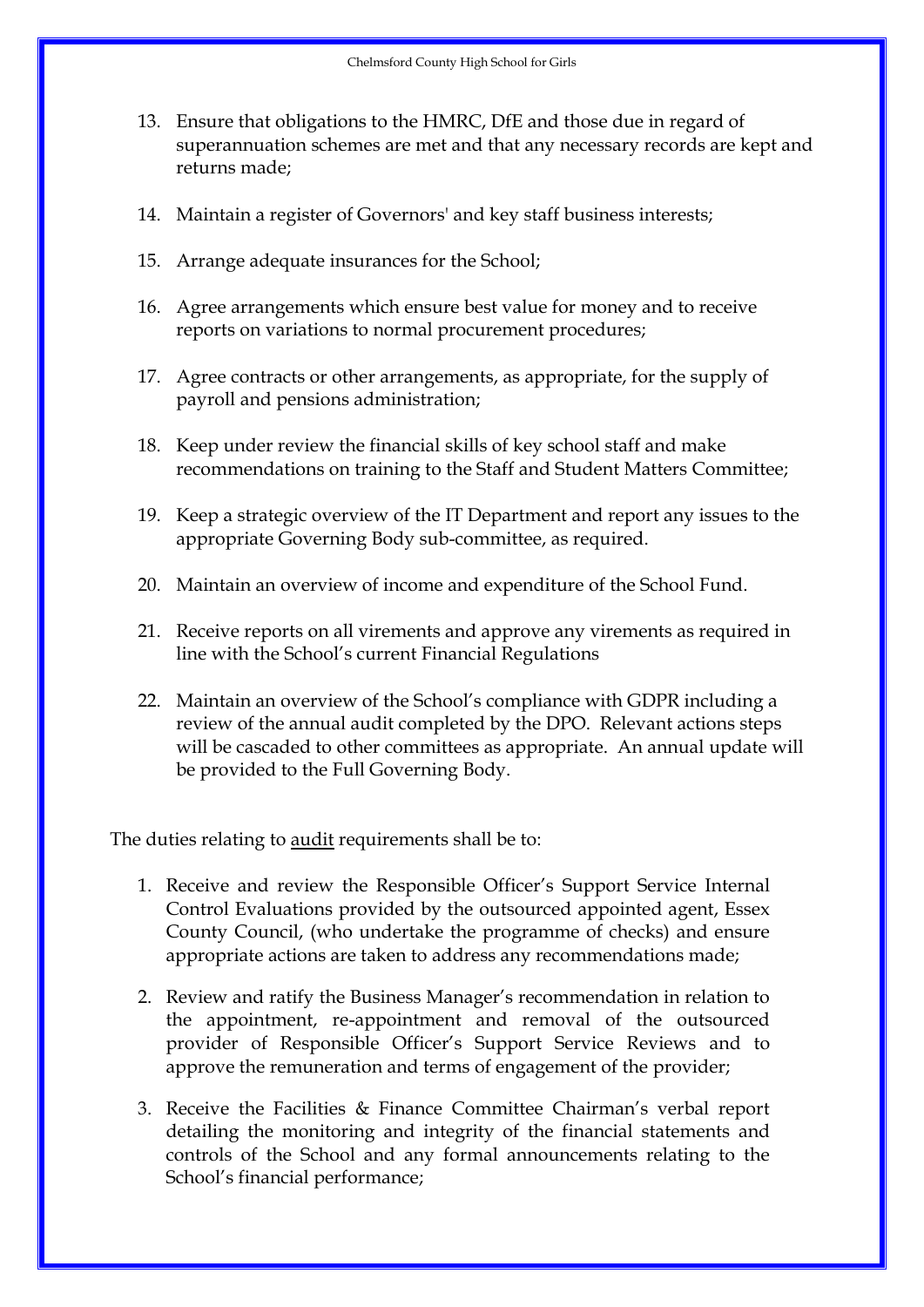- 4. Receive and review the external auditor's reports and ensure appropriate actions taken to address any recommendations made;
- 5. Make recommendations to the Full GB in relation to the appointment, reappointment and removal of the external auditor and to approve the remuneration and terms of engagement of the external auditor;
- 6. Review and monitor the external auditor's independence and objectivity and the effectiveness of the audit process, taking into consideration relevant regulatory requirements;
- 7. Review and monitor the engagement of the external auditor to supply non-audit services, taking into account relevant ethical guidance regarding the provision of non-audit services by the external audit firm, and identifying any matters which may require changes, improvements or further actions;
- 8. Ensure a Risk Register is maintained covering the core risk types faced by the School. The Register will record the risks, the relevant controls and mitigants, and the functional governance committee accountable for the management of each risk and control.
- 9. The Chair of the Facilities & Finance Committee will give a verbal report on any necessary audit-related matters to the Full Governing Body at each formal meeting.

The Facilities & Finance Committee is accountable to the Full Governing Body. A report (including minutes) from the Facilities & Finance Committee shall be a standing agenda item at calendared meetings of the Full Governing Body.

*Approved by the Facilities & Finance Committee on 6th October 2021 Reviewed and Approved by the Full Governing Body on 15th October 2021*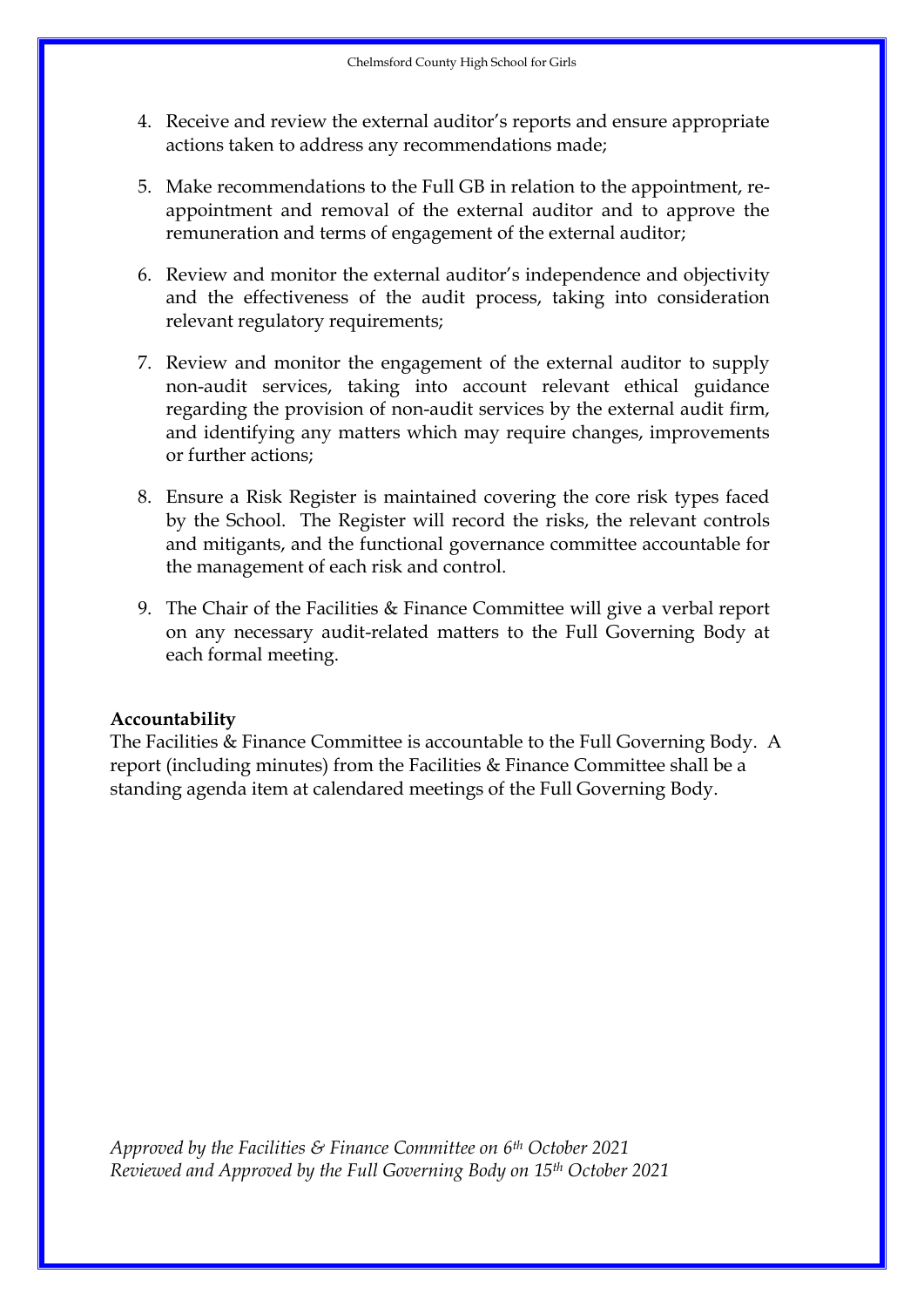# **Staff & Student Matters Committee - Terms of Reference**

## **Membership**

Membership of the Committee comprises a minimum of four full members of the Governing Body including the Headteacher. Also in attendance will be the:

- Assistant Headteacher (Pastoral)
- Assistant Headteacher (Teaching & Learning)
- Two Student Representatives, and
- Clerk to the Governing Body.

Names of current members will be as listed on the Governing Body Committee Membership List.

The Chair of the Committee shall be appointed by nomination and electronic voting at the end of the summer term prior to the start of each academic year, or at the next full Committee meeting following the resignation of a Chair.

A quorum shall be 50% of the current membership rounded up to a whole number.

## **Meetings**

Meetings will be held a minimum of three times per academic year, at least termly, in accordance with the published calendar of Governing Body meetings.

## **Terms of Reference**

The terms of reference will be reviewed at the first meeting of each academic year.

### **Responsibilities**

To act on behalf of the full Governing Body in relation to:

- Making decisions on staffing matters.
- Making decisions on pay progression, on the recommendation of the Headteacher, arising from performance management of teaching staff.
- Approving relevant school policies.
- Ensuring compliance with any GDPR issues relating to staff or students.

## **Duties**

The duties of the Staff & Student Matters Committee shall be to:

## **Staff Matters**

• Consider matters relating to School staffing, including appointment and induction of new staff, the use of responsibility allowances, appraisal, agreeing the annual award of salary points, staff development and discipline but excluding day-to-day organisation and delivery.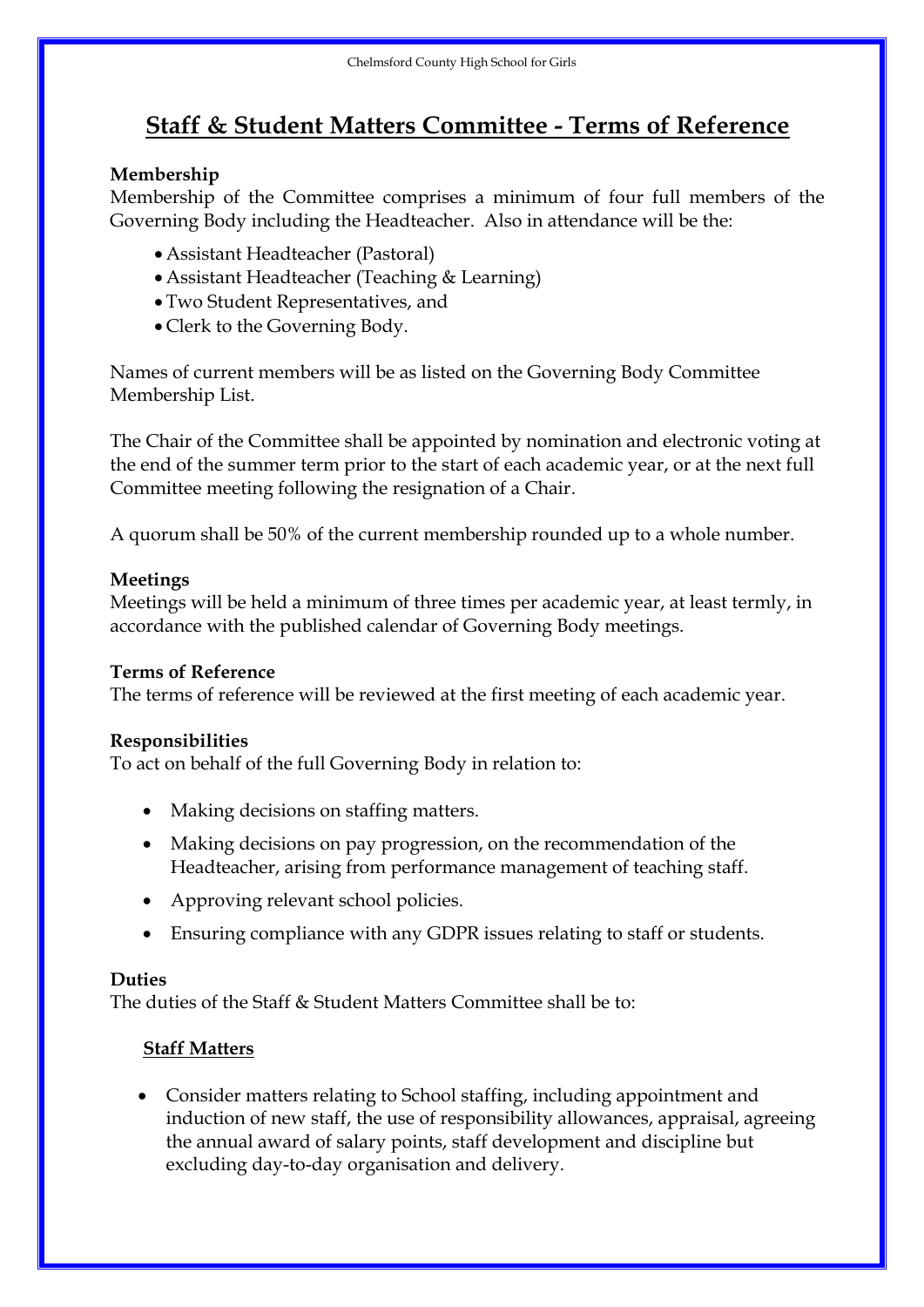- Determine the salaries of all support staff using the Local Government Pay Scales, taking account of the current pay policy and the recommendations of the Head.
- Consider and recommend additional benefits to employees outside remuneration.
- Recommend to the Governing Body any changes necessary to fulfil current employment legislation.
- As and when required by School, serve on interviewing panels for staff where the post carries points of responsibility (with exception of SLT positions).
- Recommend the adoption of policies related to equal opportunities in relation to the staff of the School.
- Confirm the teachers staffing establishment of the School which will be reviewed annually by the Senior Leadership Team in the light of curriculum and management needs.
- Oversee the School's performance management policy.
- Appoint a group of three members of the Committee, to include the Chairman of the Committee, with delegated powers to act as a Staff Pay Committee in implementing performance related pay progression on behalf of the Governing Body, reporting their decisions to the full Committee. None of the Staff Pay Committee members shall be employees at the School or Associate Members.
- Appoint a group of one member of the Committee plus two other governors with delegated powers to act as a Staff Pay Appeal Committee in cases of appeal against the decision of the Staff Pay Committee in implementing performance related pay progression on behalf of the Governing Body. None of the Staff Pay Appeal Committee members shall be employees at the School or Associate Members or members of the Staff Pay Committees.
- Ensure an annual review takes place in September of all teaching staff salaries, (excluding those of the Headteacher, Deputies and Assistant Headteachers), taking the advice of the Headteacher.
- This Committee does not have any remit for matters concerning appointments, performance management, salary or discipline of any staff on the Leadership Spine.
- Monitor responsibility points to ensure they are compatible with the management structure and School Development Plan, equal opportunities and remain within the constraints of the budget.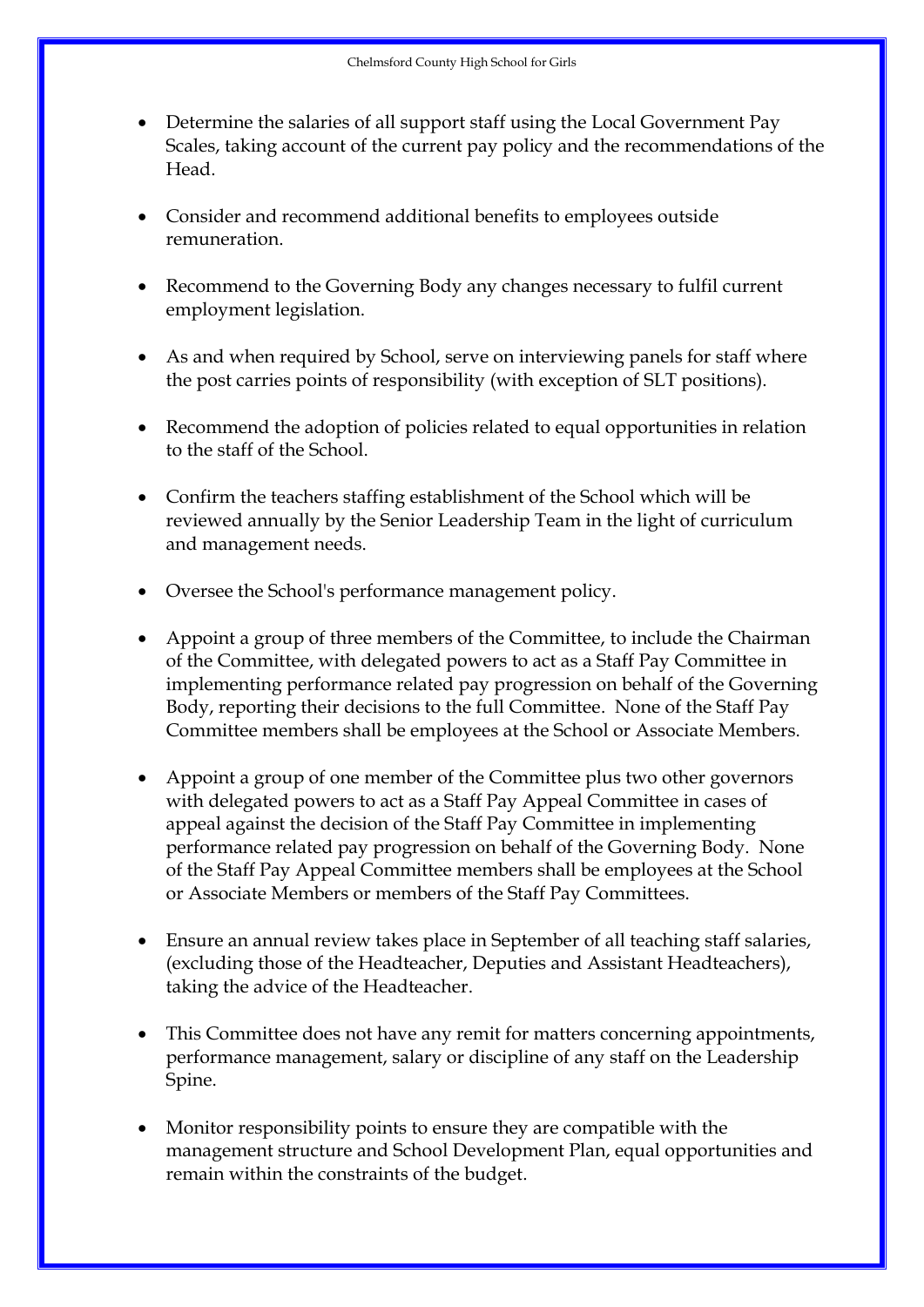- Oversee the School's Staff Development Policy.
- Oversee and regularly review the non-teaching staff establishment within the constraints of the budget.
- Act as the relevant body in the first instance in all matters relating to grading, grievances and disciplinary procedures.
- Establish and exercise consultative procedures with such organisations, groupings and individuals as the Governors or the Committee may from time to time deem to be appropriate.
- Receive a termly update on Disclosure & Barring Service checks.

## **Student Matters**

- Consider all matters relating to student affairs including welfare, discipline, uniform and exclusions, and to external regulations, including all published documentation, home/School liaison.
- Receive a termly student Care & Guidance Report, including Year Leaders' reports.
- Receive a termly report on the activities of the Student Voice and Sixth Form Council.
- Receive a termly report on the Special Educational Needs of students from the SENCO.
- Receive a termly report on Pupil Premium income and expenditure.
- Receive a termly report on safeguarding issues within the School, including the number of MyConcern tasks raised since the last meeting.
- Receive information on the student admissions process including an update on the Fair Access & Partnership Plan.

## **Accountability**

The Staff & Student Matters Committee is accountable to the Full Governing Body. A report (including minutes) from the Staff & Student Matters Committee shall be a standing agenda item at calendared meetings of the Full Governing Body.

*Reviewed and Approved by the Full Governing Body on 15th October 2021 For further review by the Staff & Student Matters Committee: 30th November 2021*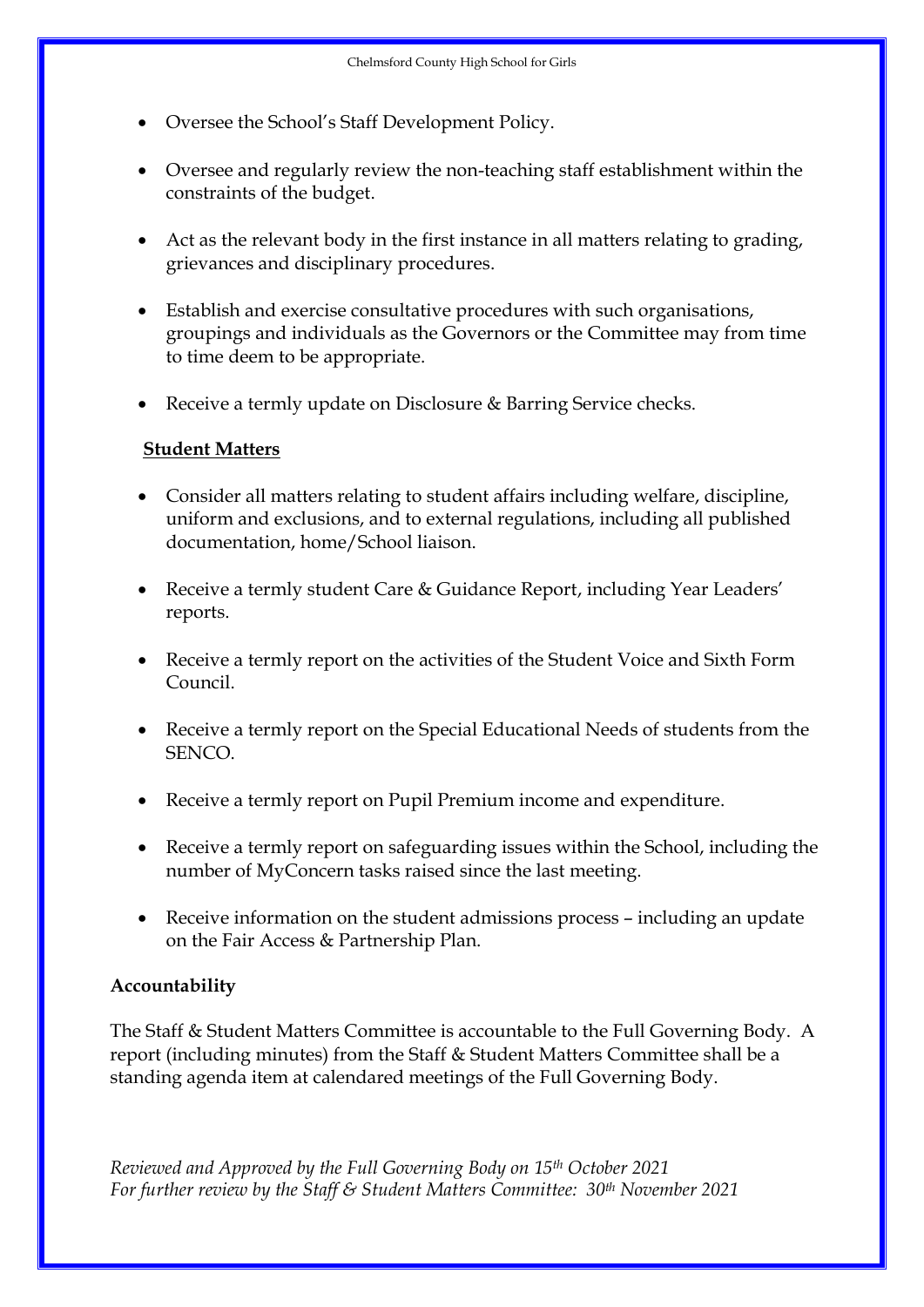# **Curriculum Committee Terms of Reference**

## **Membership**

Membership of the Committee comprises a minimum of four full members of the Governing Body including the Headteacher. Also expected to be in attendance will be the:

- Associate Member of the Governing Body,
- Deputy Headteacher,
- Assistant Headteacher (Head of Sixth Form),
- Assistant Headteacher (Teaching & Learning), and
- Clerk to the Governing Body.

Names of current members will be as listed on the Governing Body Committee Membership List.

The Chair of the Committee shall be appointed by nomination and electronic voting at the end of the summer term prior to the start of each academic year, or at the next full Committee meeting following the resignation of a Chair.

A quorum shall be 50% of the current membership rounded up to a whole number.

## **Meetings**

Meetings will be held a minimum of three times per academic year, at least termly, in accordance with the published calendar of Governing Body meetings.

### **Terms of Reference**

The terms of reference will be reviewed at the first meeting of each academic year.

### **Responsibilities**

To act on behalf of the full Governing Body in relation to major curriculum policy decisions.

### **Duties**

The duties of the Curriculum Committee shall be to:

- Monitor and agree school policies, in the light of national requirements, in relation to all curriculum matters, and to contribute to the curriculum section of the School Development Plan.
- Have a policy on how Sex and Relationships should be provided at the school; to review and update this policy on a regular basis as required.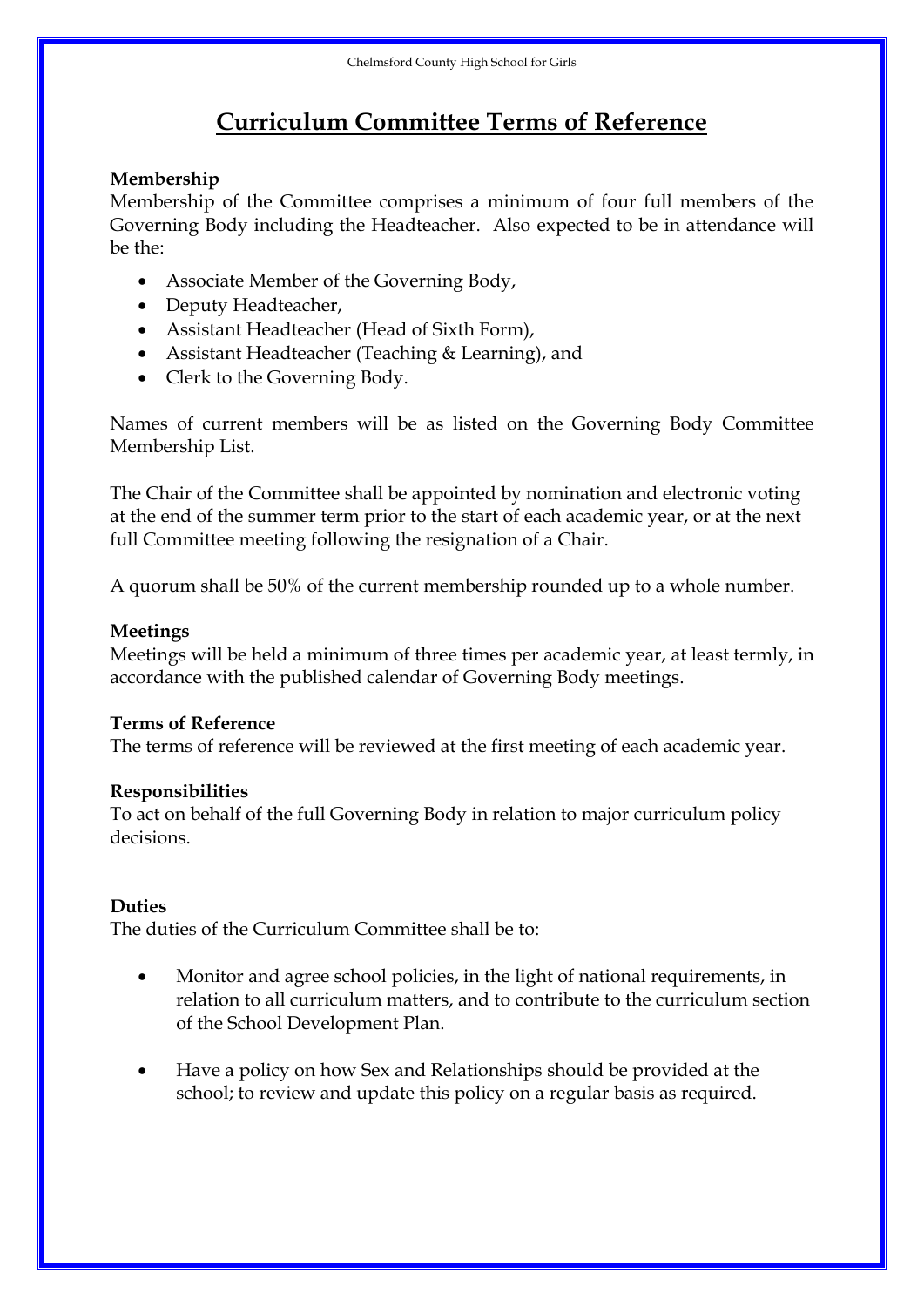Notwithstanding the above, the Headteacher:

- **1)** Shall have responsibility for day-to-day decision making on the management of the curriculum,
- **2)** Can decide that the School Curriculum shall not apply or shall apply differently, to an individual pupil for a temporary period, and
- **3)** Decides the arrangements for collective worship, after consultation with the Governors.

### **Accountability**

The Curriculum Committee is accountable to the Full Governing Body. A report (including minutes) from the Curriculum Committee shall be a standing agenda item at calendared meetings of the Full Governing Body.

*Reviewed and Approved by the Full Governing Body on 15th October 2021 Reviewed and Approved by the Curriculum Committee: 20th October 2021*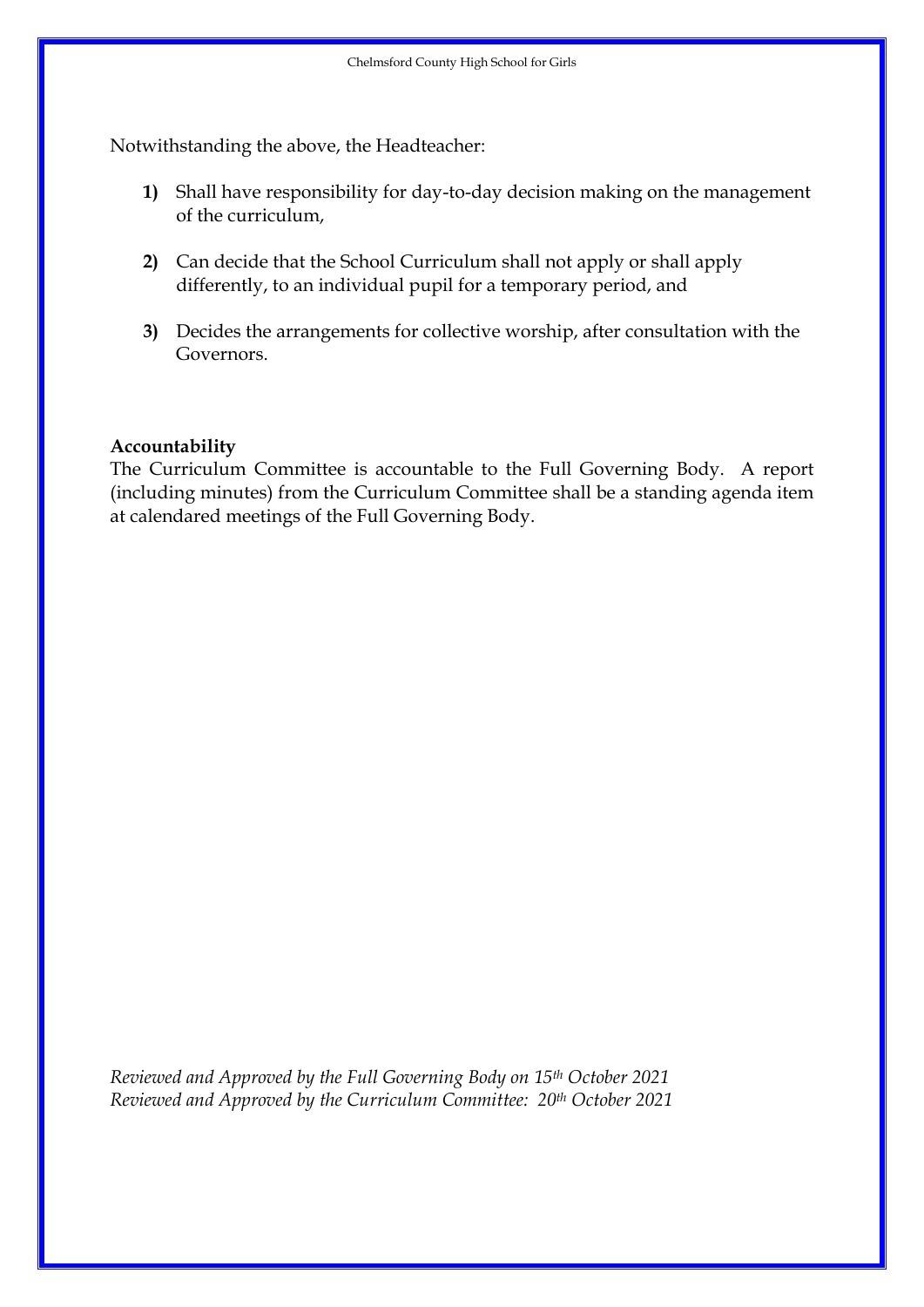# **Staff Disciplinary Committee Terms of Reference**

## **Purpose**

To consider disciplinary matters and dismissals where these functions have not been delegated to the Headteacher under the Staffing Regulations 2009, or in the case of discipline, where the Headteacher has had detailed prior involvement.

## **Membership**

The Committee shall consist of three eligible Governors. Every Governor [other than the Headteacher and Staff Governors] is eligible for membership. Associate Members are not eligible for membership of this committee.

Anyone involved in the investigatory stage may not be involved in making decisions at any subsequent disciplinary hearing.

The Committee may have an advisor at all meetings. The advisor is not eligible to vote.

## **Quorum**

Three.

## **Meetings**

The Staff Disciplinary Committee shall meet on an as required basis.

## **Chair**

The Committee shall agree a chair for each meeting.

## **Clerking**

The clerk to the Committee must be a person who is not a Governor of the School, an associate member or the Headteacher.

## **Decisions**

Any decisions shall be made by a simple majority.

## **Procedures**

- 1. All hearings shall be in private and minuted.
- 2. The employee(s) shall be given at least ten working days' notice in writing of the hearing.
- 3. The employee(s) shall be entitled to attend the hearing, to be accompanied by a friend or representative if he/she wishes, to call witnesses in his/her defence where appropriate and to question any witness bringing evidence against him/her.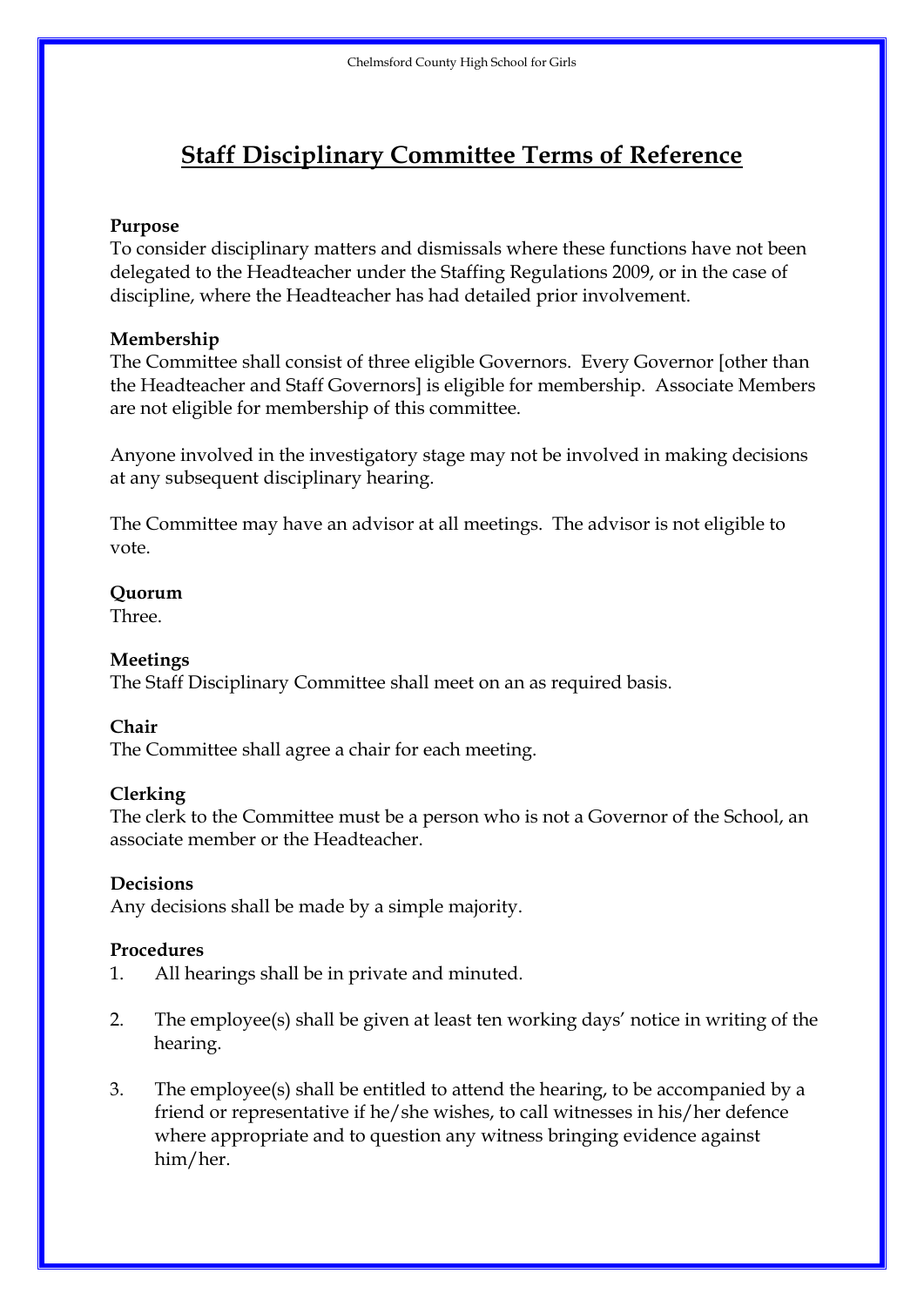- 4. All relevant papers must be circulated, by all parties, to all parties, at least three working days in advance of the hearing.
- 5. The Committee shall consider its decision in private except for the presence of the Clerk and the Committee's advisor. Private deliberations shall not be minuted.
- 6. Where possible the decision of the Committee shall be communicated verbally at the end of the hearing. In any case the decision shall be confirmed in writing to the employee within 5 working days of the hearing.
- 7. The employee shall have the right of appeal against any decision of the Staff Disciplinary Committee.

The Staff Disciplinary Committee is accountable to the Full Governing Body.

*Reviewed and Approved by the Full Governing Body on 15th October 2021 For further review by the Staff & Student Matters Committee: 30th November 2021*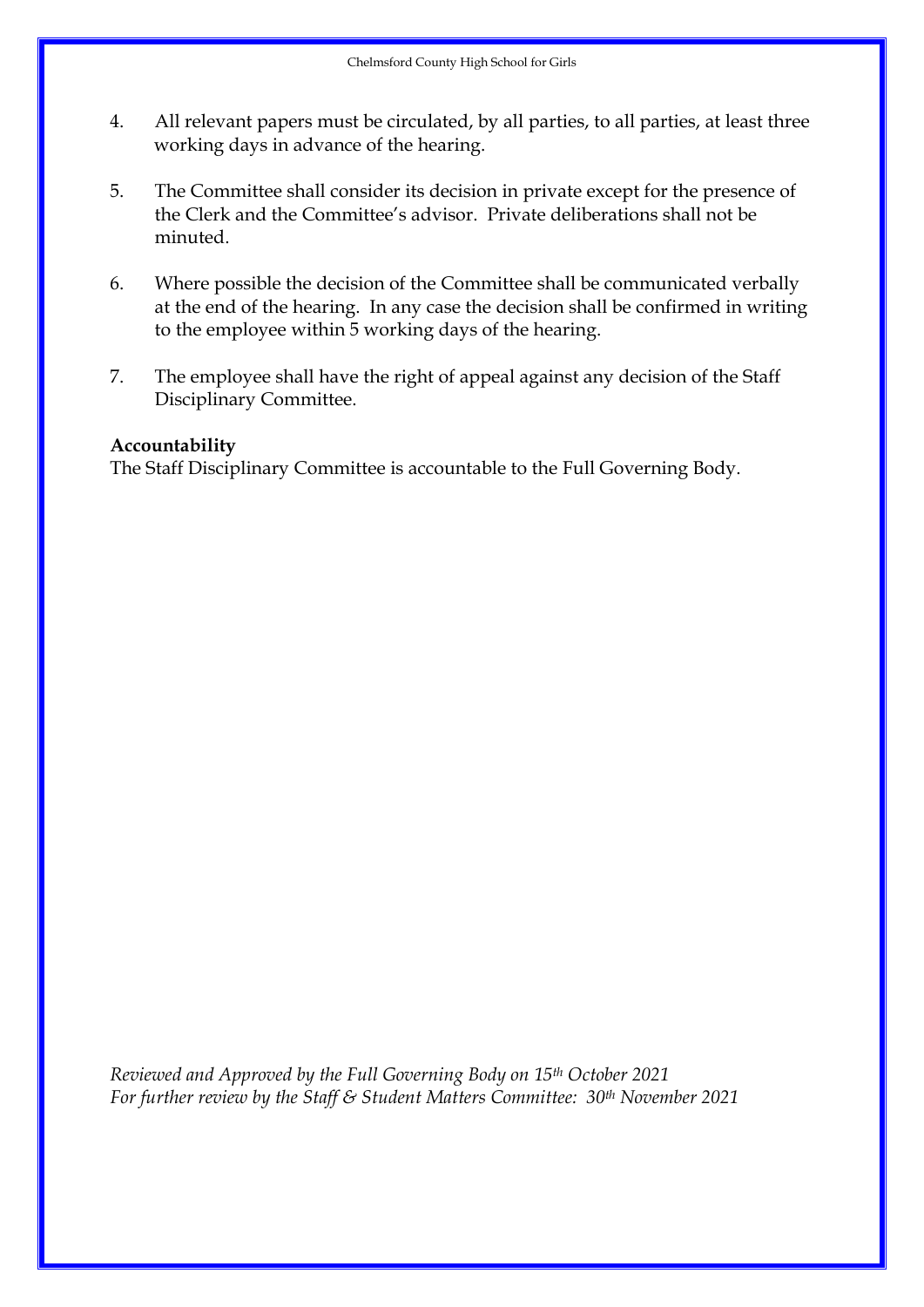# **Staff Disciplinary Appeals Committee Terms of Reference**

## **Purpose**

To consider any appeals against decisions by the Headteacher or Staff Disciplinary Committee.

## **Membership**

The Appeals Committee comprises three eligible Governors. Every Governor [other than the Headteacher and Staff Governors] is eligible for membership. Associate Members are not eligible for membership of this Committee.

Anyone with prior involvement in the matter may not be involved in making decisions at any appeal hearing.

The Appeals Committee may have an advisor at all meetings. The advisor is not eligible to vote.

## **Quorum**

Three.

## **Meetings**

The Staff Disciplinary Appeals Committee shall meet on an as required basis.

## **Chair**

The Appeals Committee shall agree a chair for each meeting.

## **Clerking**

The clerk to the Appeals Committee must be a person who is not a Governor of the school(s), an associate member or the Headteacher.

## **Decisions**

Any decisions shall be made by a simple majority.

## **Procedure**

- 1. The employee(s) may appeal in writing to the Chair of Governors within five working days of receiving the original written decision.
- 2. All appeal hearings shall be in private and minuted.
- 3. The employee(s) shall be given at least five working days' notice in writing of the appeal hearing.
- 4. The employee(s) shall be entitled to attend the appeal hearing, to be accompanied by a friend or representative if he/she wishes, to call witnesses in his/her defence where appropriate and to question any witness bringing evidence against him/her.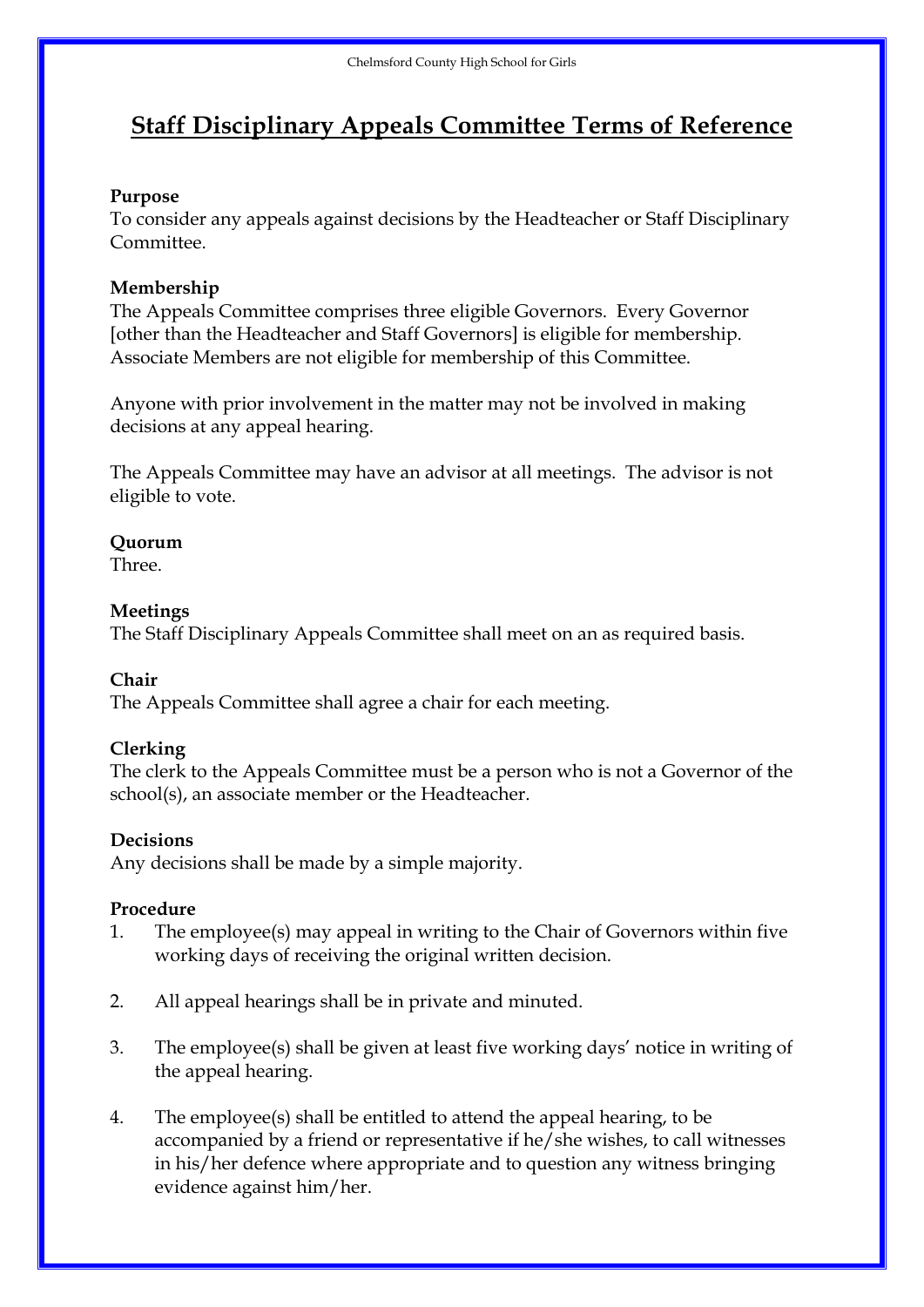- 5. All relevant papers must be circulated, by all parties, to all parties, at least 3 working days in advance of the appeal hearing.
- 6. The Appeals Committee shall consider its decision in private except for the presence of the Clerk and the Appeals Committee's advisor. Private deliberations shall not be minuted.
- 7. The Appeals Committee may:
	- accept the appeal and remove the penalty imposed;
	- accept the appeal and impose a lesser penalty;
	- reject the appeal and confirm the penalty imposed or, exceptionally, increase the penalty.
- 8. Where possible the decision of the Appeals Committee shall be communicated verbally at the end of the appeal hearing. In any case the decision shall be confirmed in writing to the employee within 5 working days of the hearing.
- 9. The Appeal Committee's decision will be final. This will not affect the employee's legal rights.

The Staff Disciplinary Committee is accountable to the Full Governing Body.

*Reviewed and Approved by the Full Governing Body on 15th October 2021 For further review by the Staff & Student Matters Committee: 30th November 2021*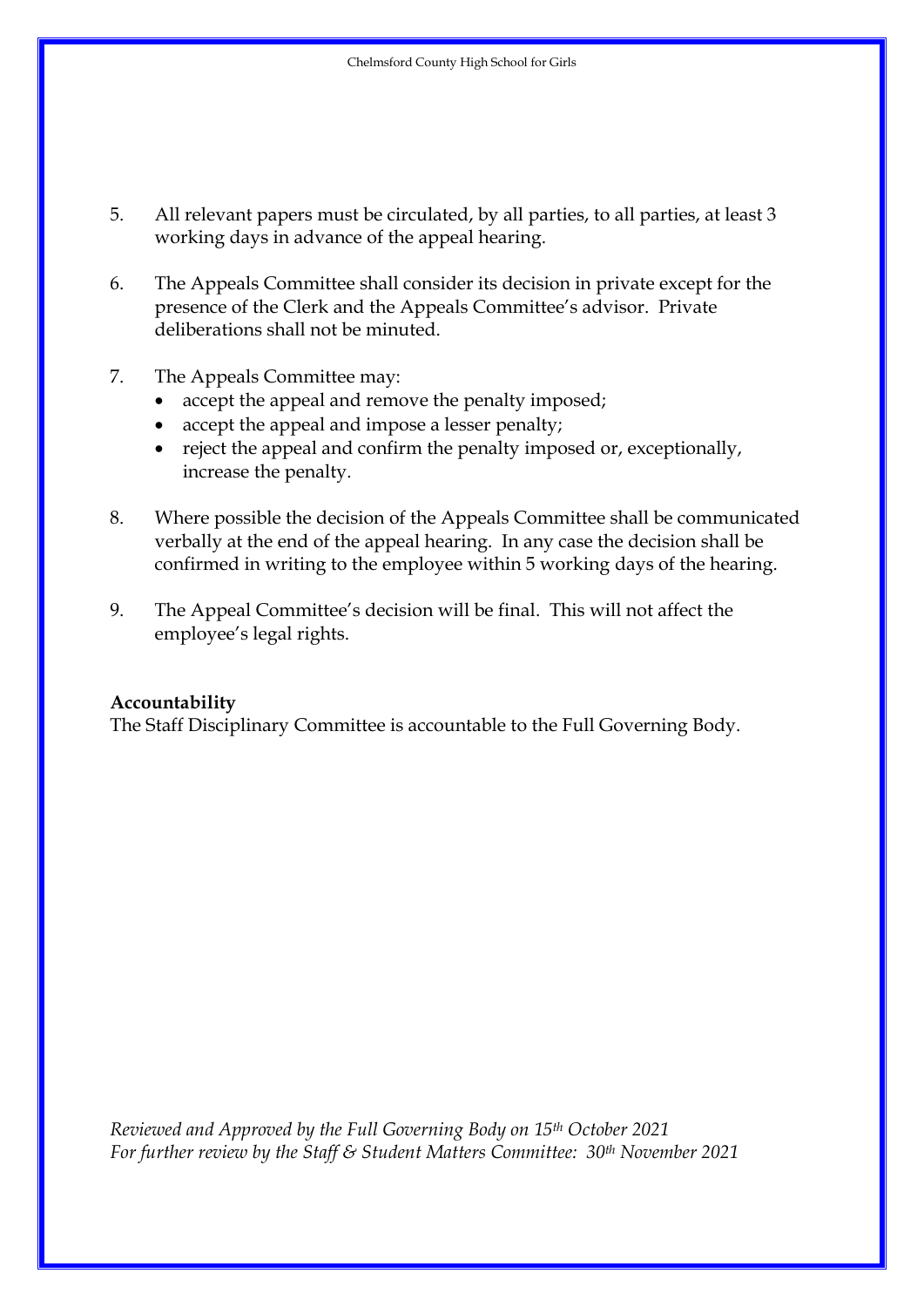# **Staff Pay Committee Terms of Reference**

## **Membership**

Membership of the group comprises the Chair and two members of the Staff  $\&$ Student Matters Committee, none of whom shall be employees at the School or Associate Members. Also in attendance are the Headteacher and Clerk to the Governing Body. Names of current members will be listed on the Governing Body Committee Membership List when selected. The Chair of the Staff Pay Committee shall be the Chair of the Staff & Student Matters Committee.

## **Quorum**

Three.

## **Meetings**

Meetings will be held annually in the Autumn Term, or as required by the Governing Body.

### **Terms of Reference**

The terms of reference will be reviewed at the first meeting of each academic year.

### **Responsibilities**

To act on behalf of the full Governing Body as a specifically delegated function in relation to all pay matters relating to staff, other than those on the Leadership Spine, and to implement the approved Pay Policy in respect of staff pay.

### **Duties**

The duties of the Staff Pay Committee shall be to:

- Determine the salary of each member of staff at the School, with the exception of staff on the Leadership Spine, taking account of any recommendations made by the Headteacher, in accordance with the current approved pay policy;
- Determine appropriate salary ranges for advanced skills teachers.

### **Accountability**

The Staff Pay Committee is accountable to the full Governing Body. A report from the Staff Pay Committee shall be made at the next meeting of the Staff & Student Matters Committee following any sitting of the Staff Pay Committee.

*Reviewed and Approved by the Full Governing Body on 15th October 2021 For further review by the Staff & Student Matters Committee: 30th November 2021 For further review by the Staff Pay Committee: 30th November 2021*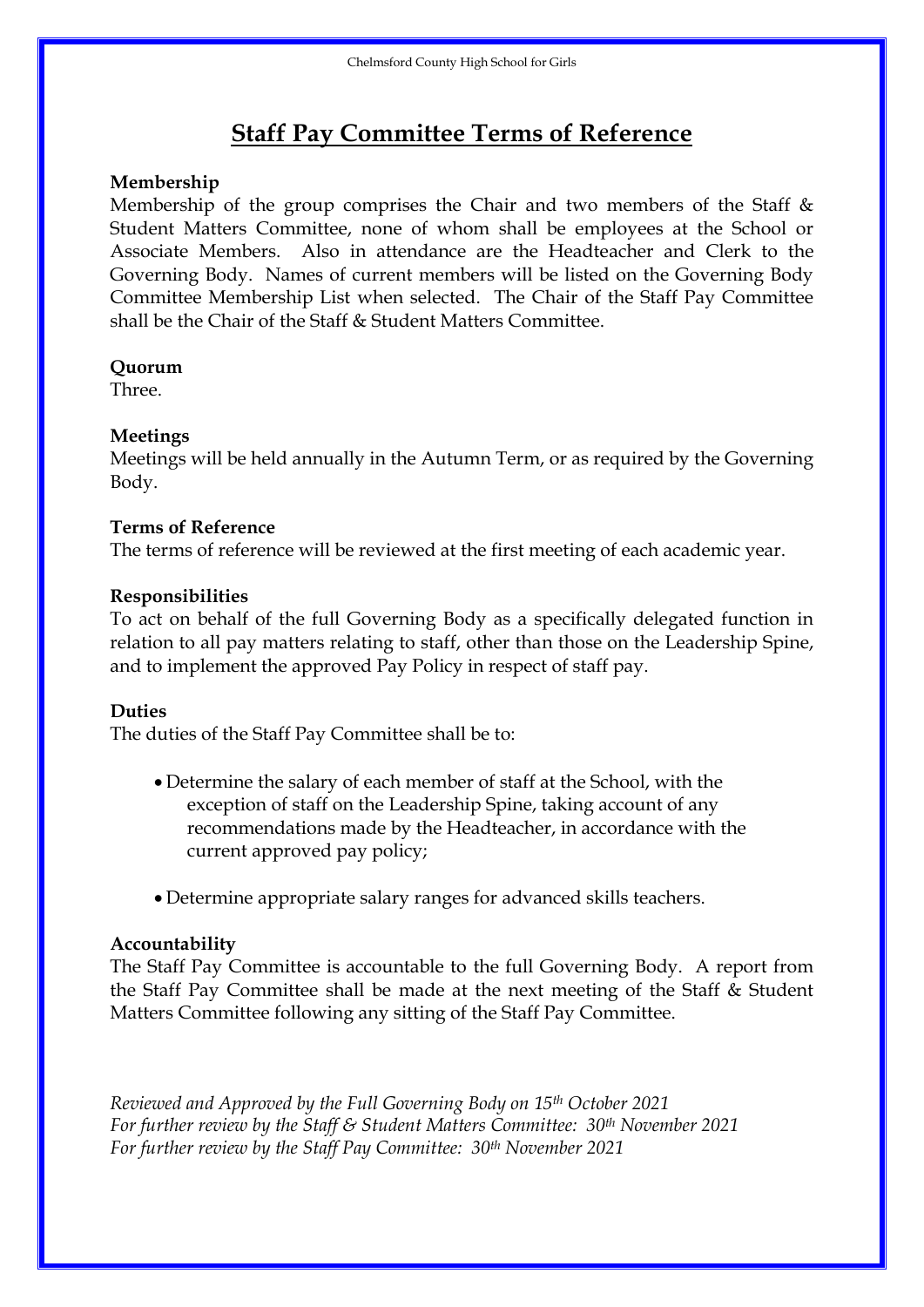## **Staff Pay Appeals Committee Terms of Reference**

### **Membership**

Membership of the group comprises one member of the Staff & Student Matters Committee plus two other governors, none of whom shall be employees at the School or Associate Members or members of the Management Committee or Staff Pay Committee:

The three members of the Staff Pay Appeals Committee will be selected as and when required by the Governing Body. Also in attendance are the Headteacher and the Clerk to the Governing Body. The Chair of the Staff Pay Appeals Committee shall be selected by the Chair of the Staff Pay Committee.

#### **Quorum**

Three

### **Meetings**

Meetings will be held when required by the Governing Body.

### **Terms of Reference**

The terms of reference will be reviewed at the first meeting of each academic year, when required.

### **Responsibilities**

To act on behalf of the full Governing Body as a specifically delegated function in relation to all appeals against pay decisions, including appeals related to Performance Management Planning/Review Statements.

### **Duties**

The duty of the Staff Pay Appeals Committee shall be to determine formal appeals against pay determination in accordance with Appeals Procedure set out in the School's Pay Policy.

### **Accountability**

The Staff Pay Appeals Committee is accountable to the Full Governing Body. A report from the Staff Pay Appeals Committee shall be made at the next meeting of the Staff & Student Matters Committee following any sitting of the Staff Pay Appeals Committee.

*Reviewed and Approved by the Full Governing Body on 15th October 2021 For further review by the Staff & Student Matters Committee: 30th November 2021 For further review by the Staff Pay Committee: 30th November 2021*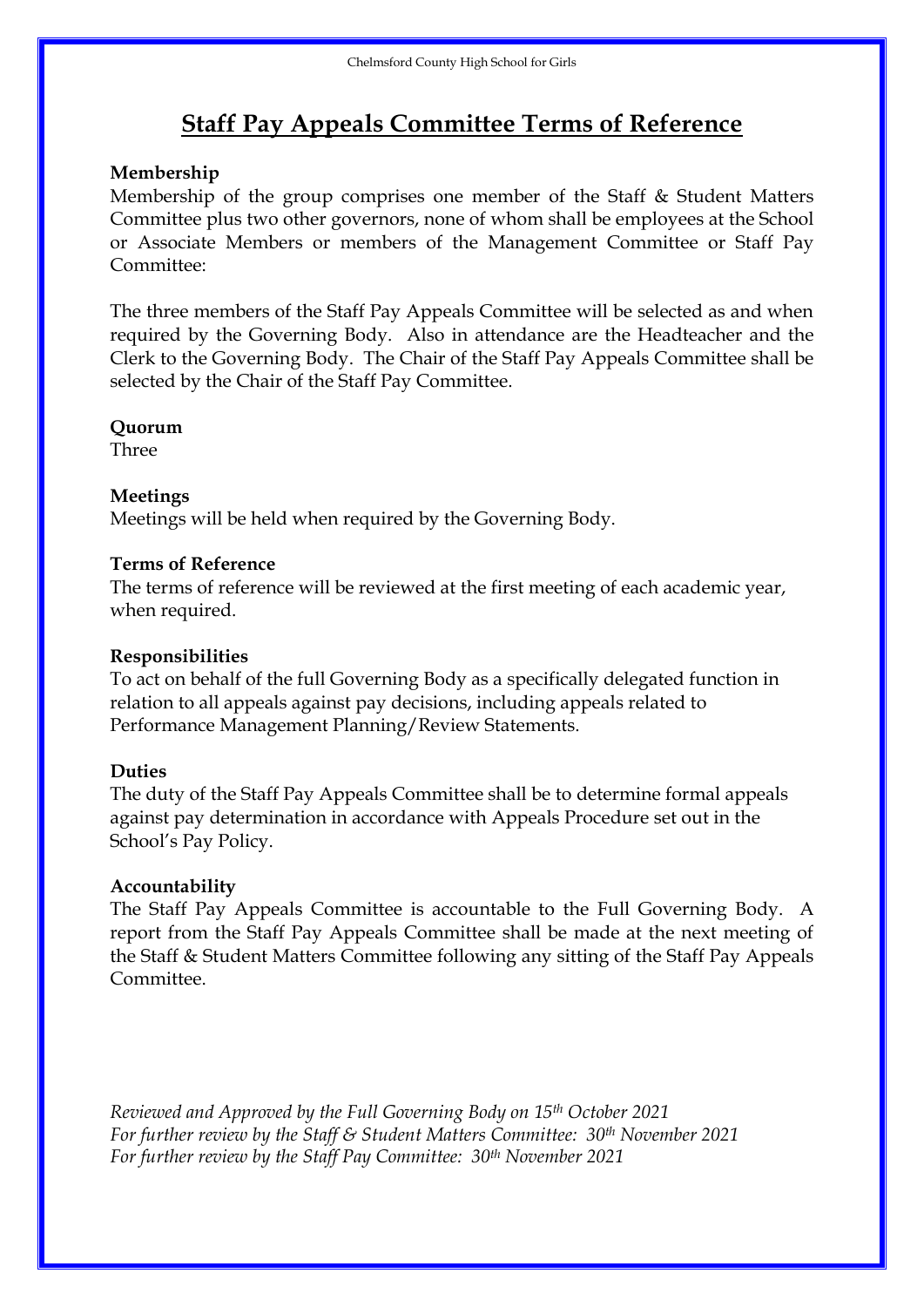## **Governor Panels - Terms of Reference**

## **Purpose**

To consider any School matters where these functions have not been delegated to the Headteacher under the Staffing Regulations 2009 or where the Headteacher has had detailed prior involvement. The types of Governor Panel which may be formed include:

- Staff Disciplinary Matters,
- Staff Pay Matters
- Staff Sickness Absence Matters
- and any staff or student-related issues as deemed necessary by the Headteacher and Chair of Governors.

## **Membership**

The Panel shall consist of three eligible Governors. Every Governor (other than the Headteacher and Staff Governors) is eligible for membership. Associate Members are not eligible for membership of this Panel.

Anyone involved in the investigatory stage may not be involved in making decisions at any subsequent, related Governor Panel.

In the situation when there are not enough members of the CCHS Governing Body available or suitable to make up a full Panel, the School make seek to use a Governor(s) from another school to ensure that no previous knowledge of the situation can prejudice the decision of the Panel.

The Panel may have an advisor at all meetings. The advisor is not eligible to vote.

### **Quorum**

Three.

## **Meetings**

The Panel shall meet on an 'as required' basis.

### **Chair**

The Panel shall agree a chair for each meeting.

### **Clerking**

The clerk to the Panel must be a person who is not a Governor of the School, an associate member or the Headteacher.

## **Decisions**

Any decisions shall be made by a simple majority.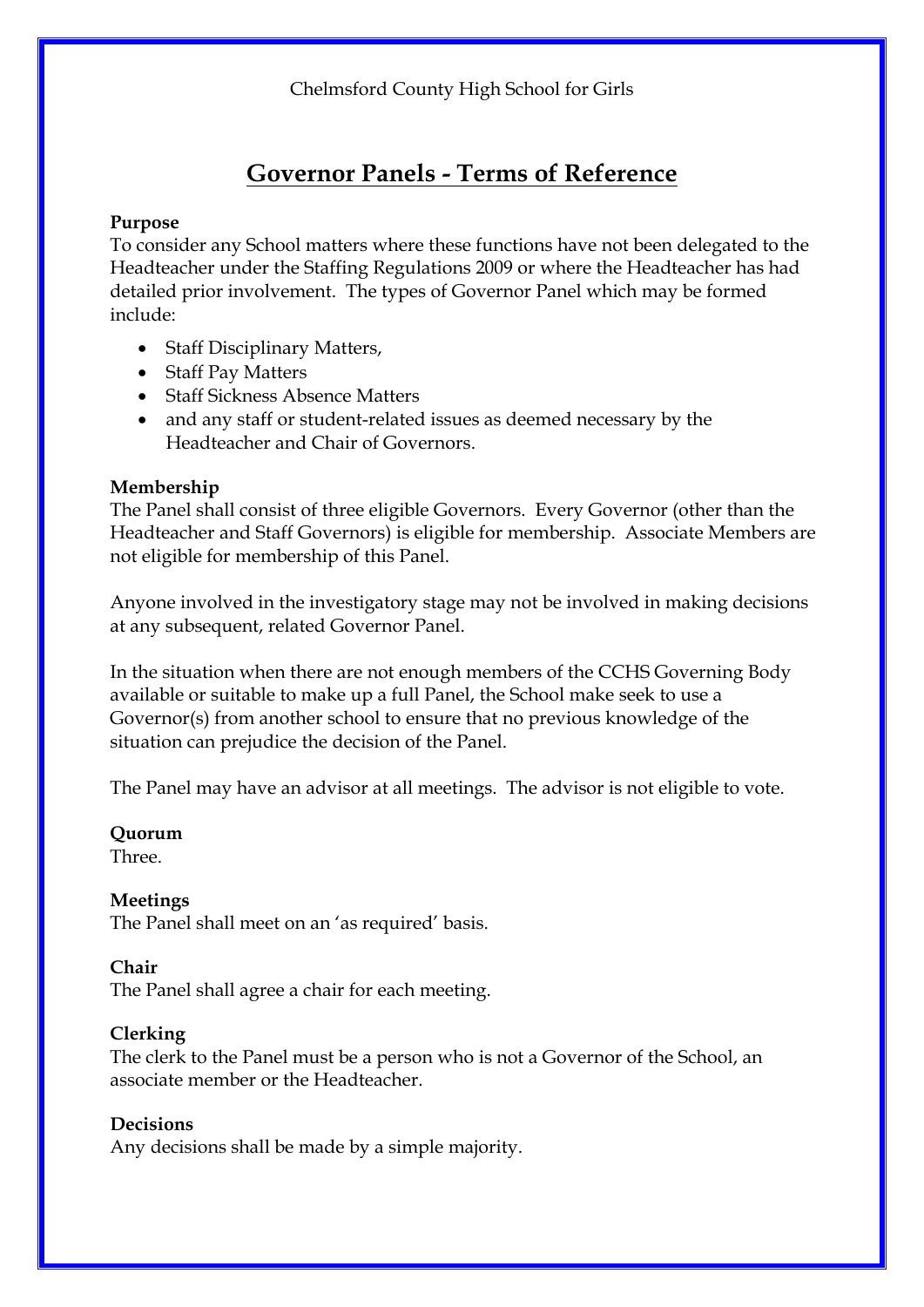#### **Procedures**

- 1. All hearings shall be in private and minuted.
- 2. The employee(s) shall be given at least seven working days' notice in writing for any Staff Disciplinary hearing and at least five days' notice for all other hearings.
- 3. The employee(s) shall be entitled to attend the hearing, to be accompanied by a friend or representative if he/she wishes, to call witnesses in his/her defence where appropriate and to question any witness bringing evidence against him/her.
- 4. All relevant papers must be circulated, by all parties, to all parties, at least three working days in advance of the hearing.
- 5. The Panel shall consider its decision in private except for the presence of the Clerk and the Committee's advisor. Private deliberations shall not be minuted.
- 6. Where possible the decision of the Panel shall be communicated verbally at the end of the hearing. In any case the decision shall be confirmed in writing to the employee within 5 working days of the hearing.
- 7. The employee shall have the right of appeal against any Panel decision. Any appeal against a Panel decision must be made to the Chair of Governors in writing within five working days of the receipt of written Panel decision.

### **Accountability**

The Governor Panel is accountable to the Full Governing Body.

*Reviewed and Approved by the Full Governing Body on 15th October 2021*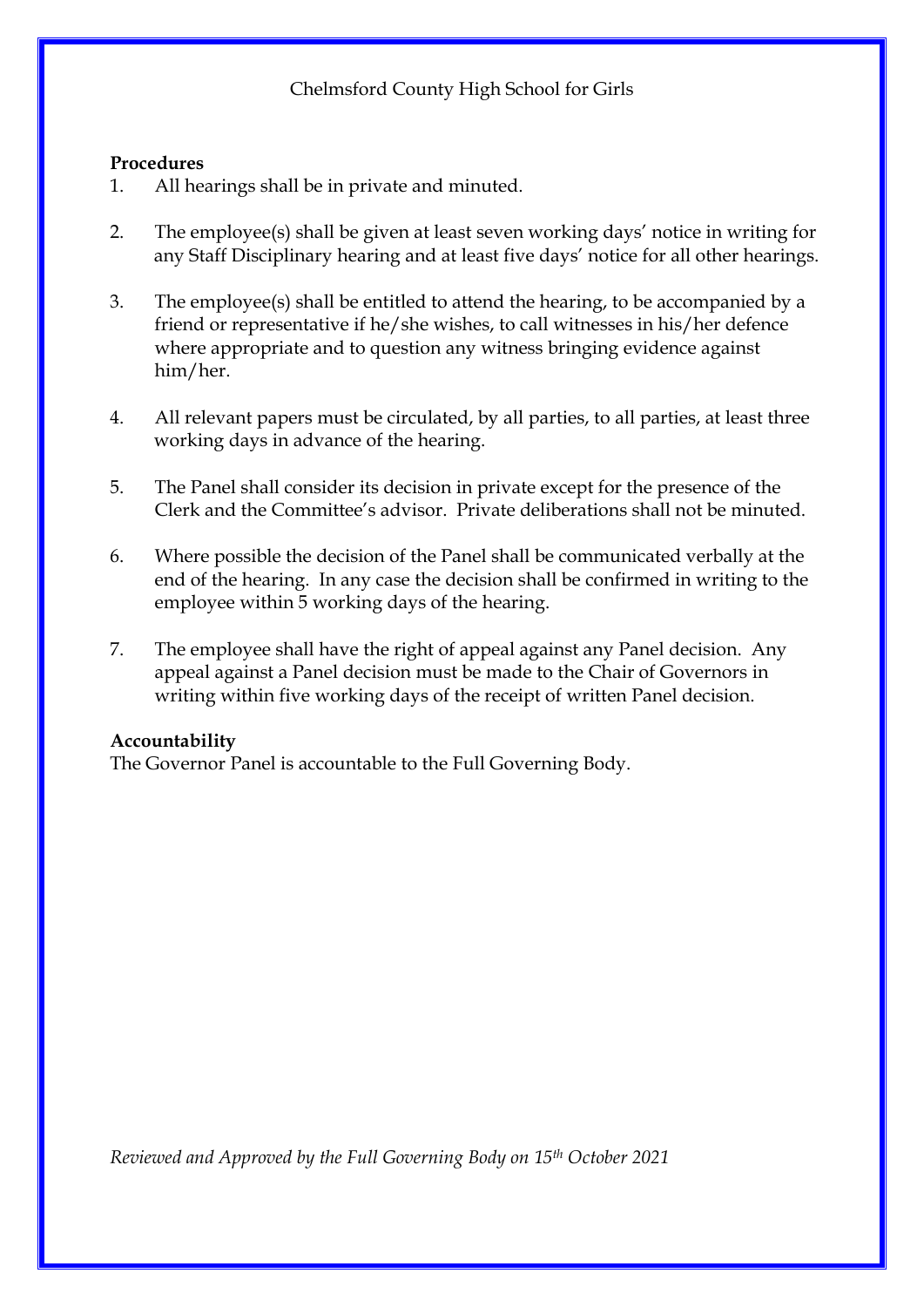## **Governor Appeals Panel - Terms of Reference**

## **Purpose**

To consider any appeals against decisions made by a previous Governor Panel**.** The types of Governor Appeal Panel which may be formed include:

- Staff Disciplinary Matters,
- Staff Pay Matters
- Staff Sickness Absence Matters
- and any staff or student-related issues as deemed necessary by the Headteacher and Chair of Governors.

## **Membership**

The Appeals Panel comprises three eligible Governors. Every Governor (other than the Headteacher and Staff Governors) is eligible for membership. Associate Members are not eligible for membership of this Panel.

Anyone with prior involvement in the matter may not be involved in making decisions at any appeal hearing.

In the situation when there are not enough members of the CCHS Governing Body available or suitable to make up a full Panel, the School make seek to use a Governor(s) from another school to ensure that no previous knowledge of the situation can prejudice the decision of the Panel.

The Appeals Panel may have an advisor at all meetings. The advisor is not eligible to vote.

### **Quorum**

Three.

## **Meetings**

The Governor Appeals Panel shall meet on an 'as required' basis.

### **Chair**

The Appeals Panel shall agree a chair for each meeting.

## **Clerking**

The clerk to the Appeals Panel must be a person who is not a Governor of the schools, an associate member or the Headteacher.

## **Decisions**

Any decisions shall be made by a simple majority.